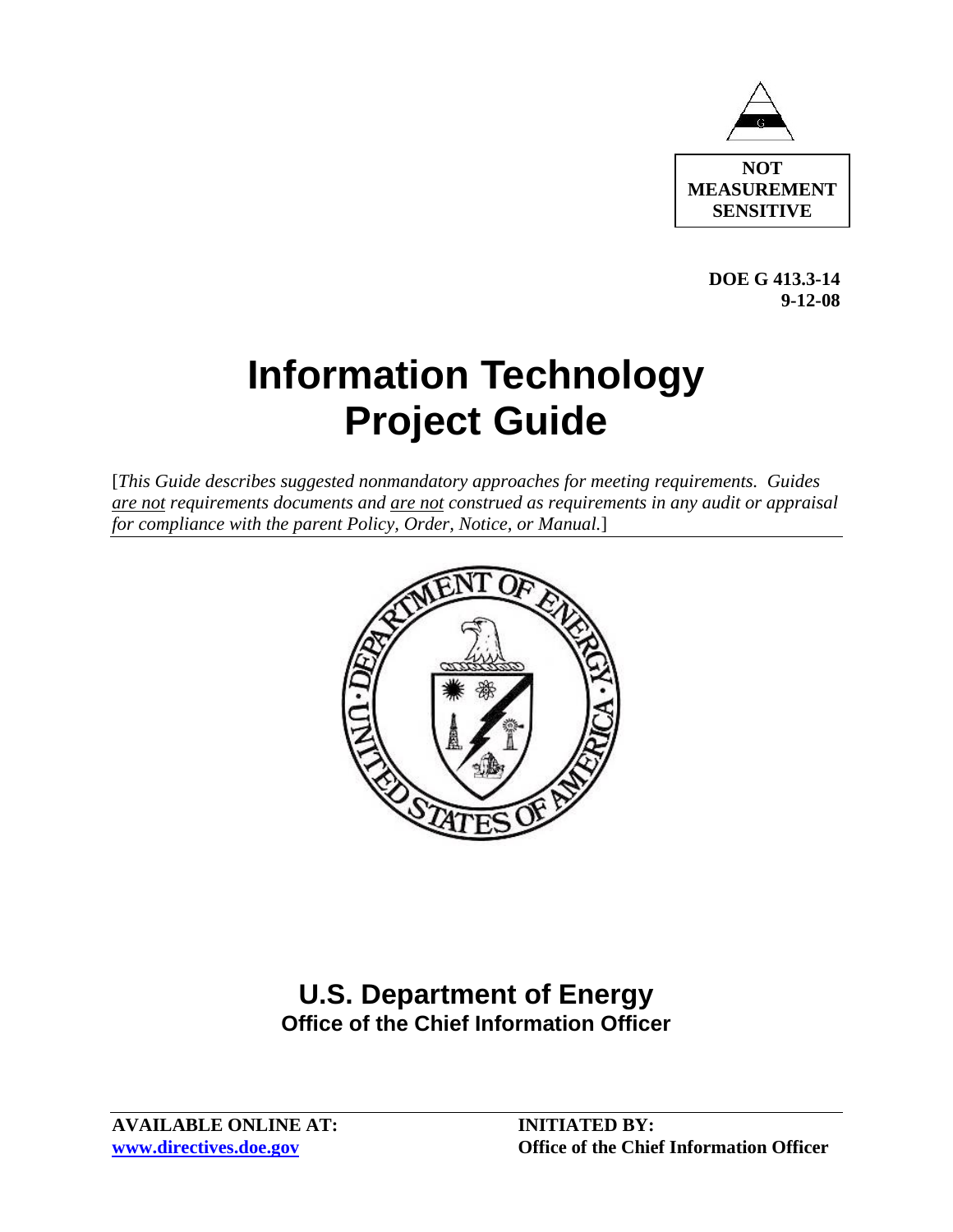# **TABLE OF CONTENTS**

| 1.1 |       |                                                                |  |
|-----|-------|----------------------------------------------------------------|--|
|     |       |                                                                |  |
| 1.2 |       |                                                                |  |
| 1.3 |       |                                                                |  |
|     |       | SECTION 2.0. SUPPLEMENTAL IT PROGRAM AND PROJECT INFORMATION 7 |  |
| 2.1 |       |                                                                |  |
|     | 2.1.1 |                                                                |  |
|     | 2.1.2 |                                                                |  |
|     | 2.1.3 |                                                                |  |
|     | 2.1.4 | <b>Integration of Capital Planning</b>                         |  |
|     | 2.1.5 |                                                                |  |
|     | 2.1.6 |                                                                |  |
|     | 2.1.7 |                                                                |  |
| 2.2 |       |                                                                |  |
|     | 2.2.1 |                                                                |  |
|     | 2.2.2 |                                                                |  |
|     |       |                                                                |  |
|     |       |                                                                |  |
|     |       |                                                                |  |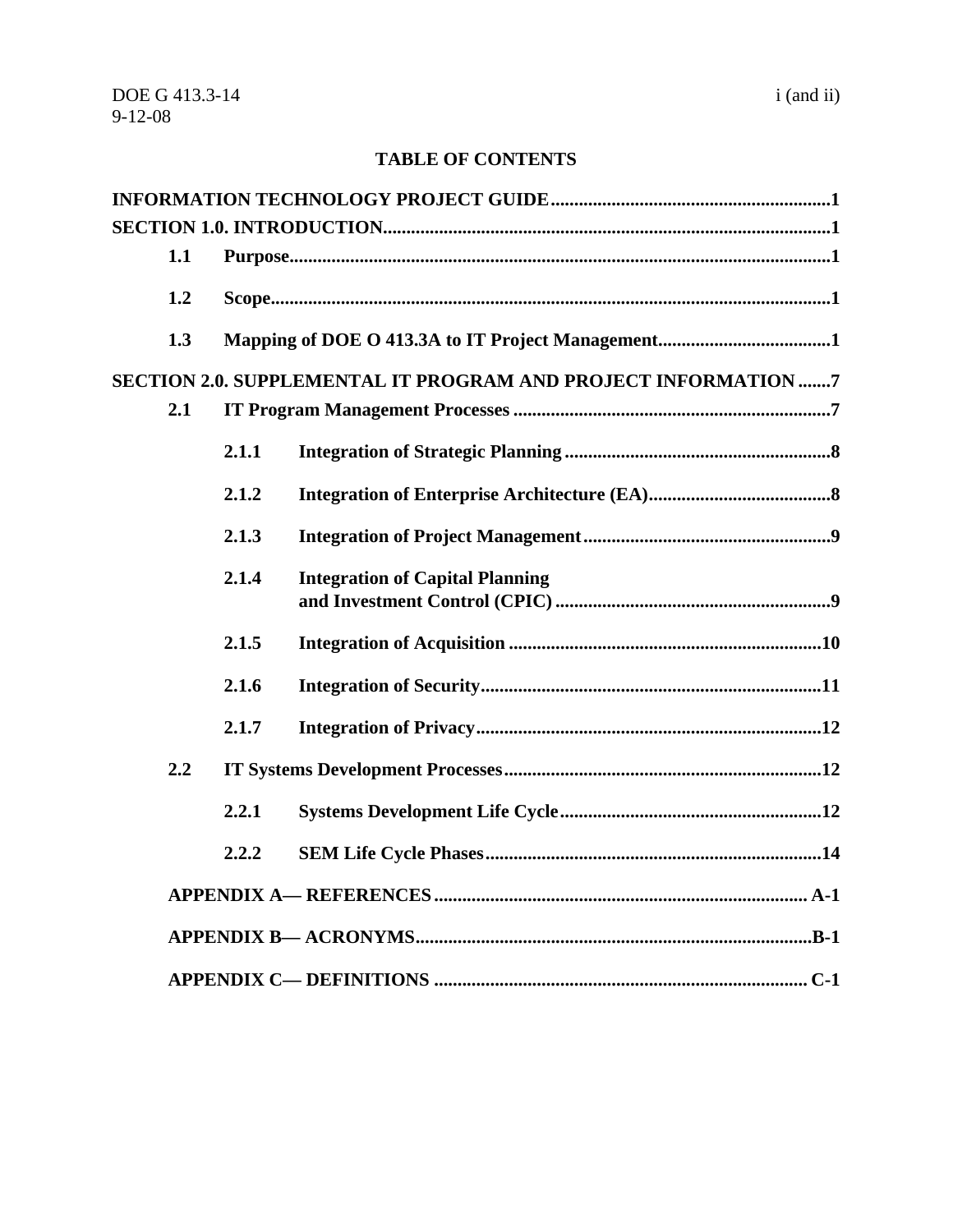# **SECTION 1.0. INTRODUCTION**

# **1.1 Purpose**

This Guide provides the Department of Energy (DOE) recommended guidelines to ensure that the acquisition of information technology (IT) capital assets is performed in compliance with DOE O 413.3A, *Program and Project Management for the Acquisition of Capital Assets*, dated 7-28-06. This guide is written for the benefit of the federal project director, the IT project manager, the integrated project team, the program manager (if applicable), the program office, and the acquisition executive.

The guide is dissimilar to other DOE 413.3-series guides because rather than focusing on a single acquisition process topic or phase, the guide covers all process phases where IT-specific guidance is relevant and necessary.

This Guide is intended to be used in tandem with other DOE 413.3-series guides. Section 1.3 provides exclusive guidance for IT-specific project requirement areas identified in DOE O 413.3A and IT-specific guidance for requirement areas more fully addressed in other DOE 413.3-series guides. In instances where requirement areas are applicable to IT projects but wholly addressed in other DOE 413.3-series guides, Section 1.3 refers the reader to the appropriate guide. Requirement areas not applicable to IT projects are omitted from the Guide.

Section 2.0 contains supplemental guidance for the planning, programming, budgeting, and acquisition of IT capital assets consistent with the Clinger-Cohen Act of 1996, P.L. 104-208, and the following Office of Management and Budget (OMB) Circulars

- OMB Circular A-11, Preparation, Submission, and Execution of Budget, Part 7, Planning, Budgeting, Acquisition and Management of Capital Assets;
- OMB Circular A-123, Management's Responsibility for Internal Control; and
- OMB Circular A-130, Management of Federal Information Resources

The source material identified in Section 2.0 should be considered the primary point of reference and requirements related to the information provided therein.

# **1.2 Scope**

The guidance provided herein applies to any departmental IT project satisfying the applicability criteria set forth in DOE O 413.3A.

# **1.3 Mapping of DOE O 413.3A to IT Project Management**

The following table lists the project requirement areas, identified in DOE O 413.3A, that pertain exclusively to IT projects or IT-focused portions of projects, or for which IT-specific guidance exists, along with IT project documents and/or activities corresponding to the requirement area. Requirement areas that are not applicable to IT projects are omitted from the table, and a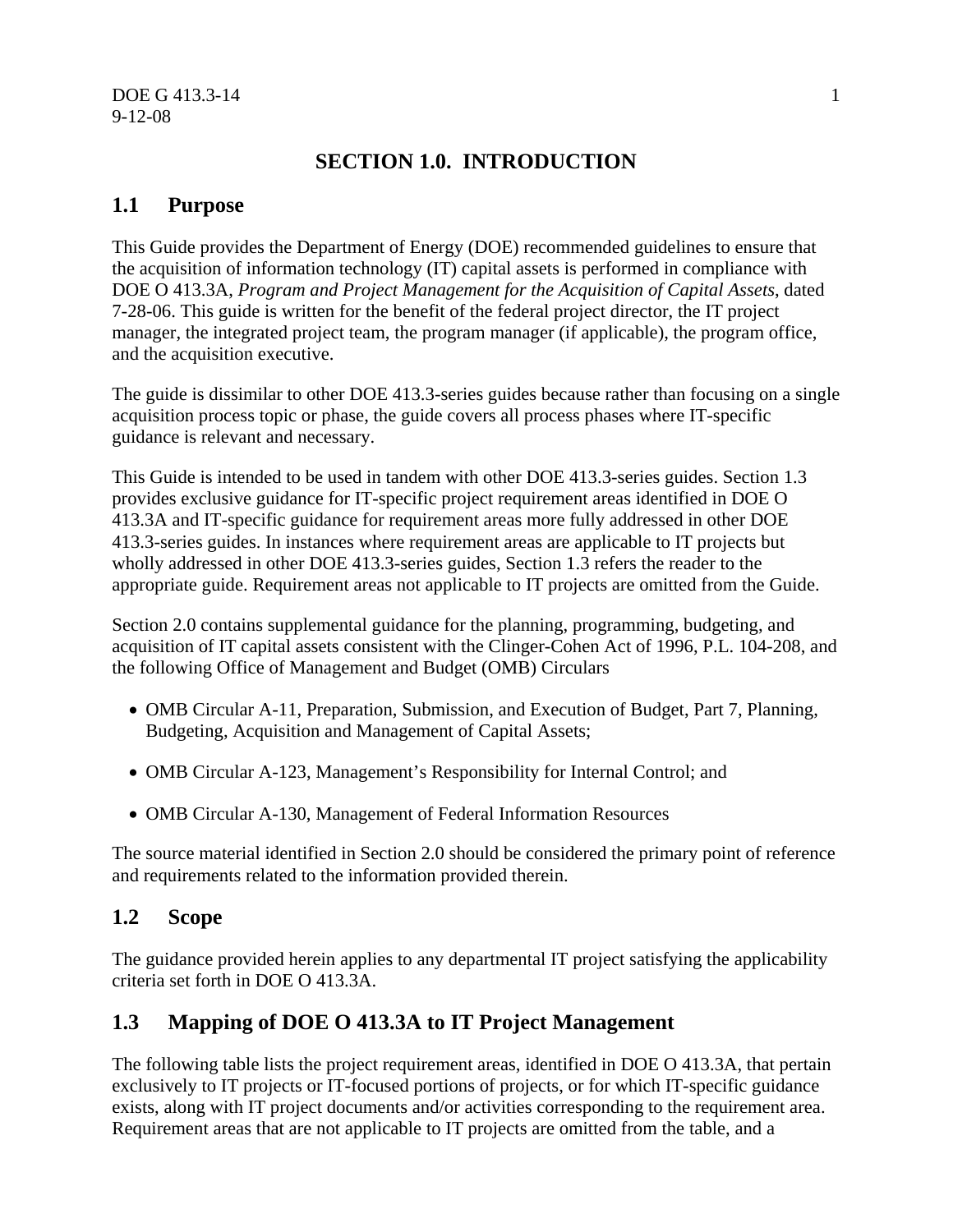reference to the appropriate DOE 413.3-series guide is provided in instances where a requirement area is applicable to an IT investment but is wholly addressed by another guide.

| <b>ORDER 413.3A</b><br><b>REQUIREMENT AREA</b>    | <b>CORRESPONDING IT PROJECT</b><br><b>DOCUMENTS/ACTIVITIES</b>                                                                                                                                                                                                                                                                                                                                                                                                                                                              |  |  |  |
|---------------------------------------------------|-----------------------------------------------------------------------------------------------------------------------------------------------------------------------------------------------------------------------------------------------------------------------------------------------------------------------------------------------------------------------------------------------------------------------------------------------------------------------------------------------------------------------------|--|--|--|
| <b>CD-0 Requirement Areas</b>                     |                                                                                                                                                                                                                                                                                                                                                                                                                                                                                                                             |  |  |  |
| Pre-conceptual planning                           | Perform pre-conceptual planning activities such as preparing<br>summary requirements description, order-of-magnitude cost<br>estimate and preliminary schedule                                                                                                                                                                                                                                                                                                                                                              |  |  |  |
| Mission need statement                            | • Refer to the DOE 413.3-series guide related to this topic on<br>developing a mission needs statement<br>• Develop an initial Exhibit 300 according to the<br>requirements identified in OMB Circular A-11, Part 7,<br>Planning, Budgeting, Acquisition and Management of<br>Capital Assets                                                                                                                                                                                                                                |  |  |  |
| Tailoring strategy                                | Refer to the DOE 413.3-series guide related to this topic on<br>developing a project execution plan                                                                                                                                                                                                                                                                                                                                                                                                                         |  |  |  |
| Mission validation independent<br>project review  | Refer to the DOE 413.3-series guide related to this topic on<br>developing a performance baseline and baseline management                                                                                                                                                                                                                                                                                                                                                                                                   |  |  |  |
| Departmental Enterprise<br>Architecture framework | • Ensure that IT investment alignment and compliance with<br>the DOE target Enterprise Architecture (EA). Program<br>offices are responsible for working collaboratively with the<br>DOE EA program and coordinating efforts to ensure<br>integration with the Department-wide architecture<br>• For new investments, notify the Office of the Chief<br>Information Officer's (OCIO) capital planning team of the<br>new investment and complete summary documentation to<br>determine the investment's alignment to the EA |  |  |  |
| <b>CD-1 Requirement Areas</b>                     |                                                                                                                                                                                                                                                                                                                                                                                                                                                                                                                             |  |  |  |
| Conceptual design report                          | Refer to DOE G 200.1-1, Software Engineering Methodology,<br>dated 5-21-97.                                                                                                                                                                                                                                                                                                                                                                                                                                                 |  |  |  |
| <b>Acquisition strategy</b>                       | • Refer to the DOE 413.3-series guide related to this topic on<br>developing an acquisition strategy<br>• Include Section 508 requirements, as defined in the Section<br>508 of the Rehabilitation Act of 1973, as amended, for IT<br>acquisitions<br>• Include requirements defined in OMB Memorandum 07-18<br>• Determine and include cyber security requirements<br>including configurations found at http://checklists.nist.gov                                                                                         |  |  |  |

# **Table 1: Guidance for IT-related DOE O 413.3A Critical Decision Phases**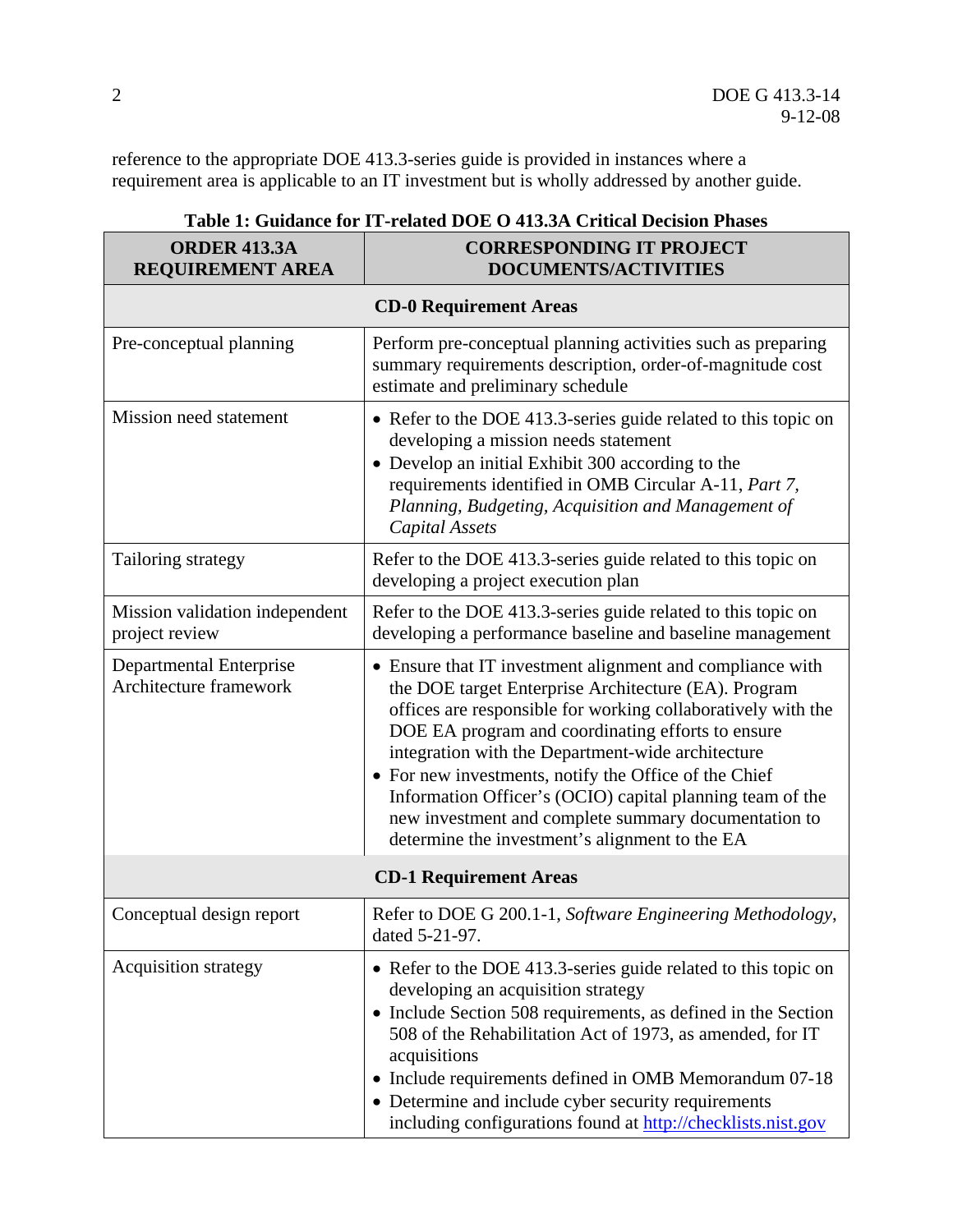| <b>ORDER 413.3A</b><br><b>REQUIREMENT AREA</b>          | <b>CORRESPONDING IT PROJECT</b><br><b>DOCUMENTS/ACTIVITIES</b>                                                                                                                                                                |  |  |  |
|---------------------------------------------------------|-------------------------------------------------------------------------------------------------------------------------------------------------------------------------------------------------------------------------------|--|--|--|
| Project execution plan                                  | Refer to the DOE 413.3-series guide related to developing a<br>project execution plan and the DOE 413.3-series guide related<br>to developing a risk management plan and risk assessment                                      |  |  |  |
| Federal project director                                | Federal project director and/or IT project manager who is<br>appointed should be qualified at the appropriate level<br>according to OCIO IT Project Management Qualification<br>Requirements located at http://cio.energy.gov |  |  |  |
| Integrated project team                                 | • Establish integrated project team (IPT)<br>• Prepare IPT charter and responsibility assignment matrix                                                                                                                       |  |  |  |
| Design review                                           | Review preliminary system description document (SDD)                                                                                                                                                                          |  |  |  |
| Integrated safety management                            | Refer to DOE P 226.1 as appropriate                                                                                                                                                                                           |  |  |  |
| Preliminary security<br>vulnerability assessment report | • Conduct a cyber security risk assessment in accordance<br>with organizational program cyber security plan (PCSP)<br>• Update risk management plan (if applicable)                                                           |  |  |  |
| Initial system security plan                            | Prepare an initial system security plan to document required<br>security controls in accordance with DOE O 205.1A, other<br>Departmental cyber security directives, and organizational<br><b>PCSP</b>                         |  |  |  |
| Quality assurance program                               | • Refer to the DOE 413.3-series guide related to this topic on<br>developing Quality Assurance Programs<br>• Develop Plan of Action and Milestones (POA&M) for the<br>system                                                  |  |  |  |
| <b>CD-2 Requirement Areas</b>                           |                                                                                                                                                                                                                               |  |  |  |
| Performance baseline                                    | • Refer to the DOE 413.3-series guide related to this topic on<br>developing a performance baseline and baseline<br>management<br>Report performance baseline in OMB Exhibit 300                                              |  |  |  |
| Project execution plan                                  | Update system development documentation<br>• Update OMB Exhibit 300 to reflect changes to system<br>project management documentation                                                                                          |  |  |  |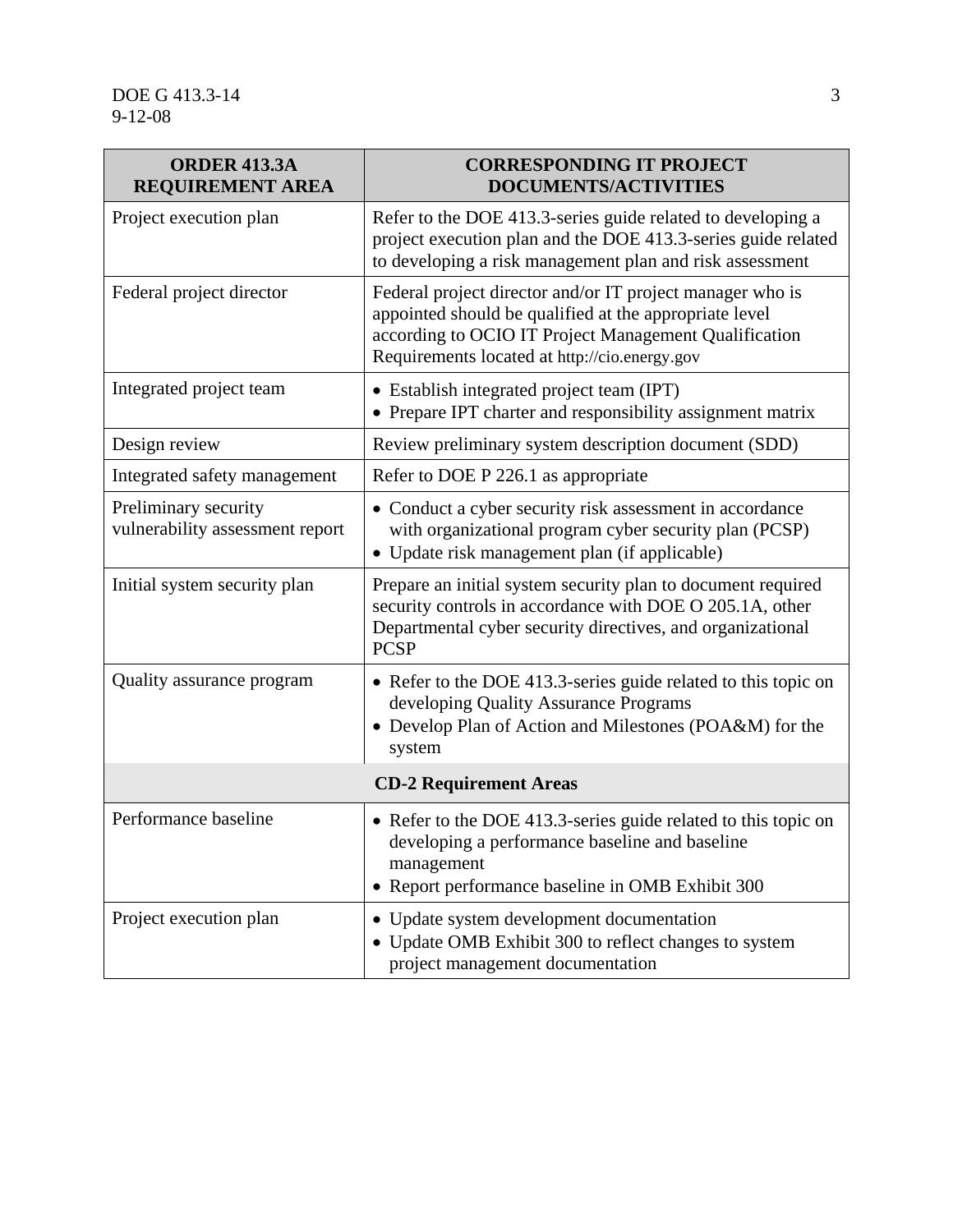| <b>ORDER 413.3A</b><br><b>REQUIREMENT AREA</b>                                                                                     | <b>CORRESPONDING IT PROJECT</b><br><b>DOCUMENTS/ACTIVITIES</b>                                                                                                                                                                                                                                                                                                                                                                                                                                                              |  |
|------------------------------------------------------------------------------------------------------------------------------------|-----------------------------------------------------------------------------------------------------------------------------------------------------------------------------------------------------------------------------------------------------------------------------------------------------------------------------------------------------------------------------------------------------------------------------------------------------------------------------------------------------------------------------|--|
| Earned value management<br>system (EVMS)                                                                                           | • Employ an American National Standard Institute (ANSI)<br>Standard compliant EVMS for IT investments where the<br>life cycle development/modernization/enhancement<br>(D/M/E) funding is greater than \$20M and D/M/E funding<br>is greater than \$5 million in either the Current Year (CY)<br>and/or Budget Year (BY)<br>• For investments required to employ an ANSI Standard<br>compliant EVMS, report actual cost and schedule data on a<br>monthly basis in OECM's Project Assessment and<br><b>Reporting System</b> |  |
| Performance baseline validation<br>external independent review or<br>performance baseline validation<br>independent project review | • Conduct an independent baseline review, in accordance<br>with OMB Memorandum 05-23<br>• Complete and submit an Integrated Baseline Review<br>Summary Report to the OCIO, indicating that the review<br>was completed and identifying any findings from the<br>review                                                                                                                                                                                                                                                      |  |
| Independent cost estimate or<br>independent cost review                                                                            | Refer to the DOE 413.3-series guide related to this topic on<br>Cost Estimating for additional information                                                                                                                                                                                                                                                                                                                                                                                                                  |  |
| <b>Quality Assurance Program</b>                                                                                                   | Refer to the DOE 413.3-series guide related to this topic to<br>ensure that the investment's Quality Assurance Program<br>acceptable and continues to apply                                                                                                                                                                                                                                                                                                                                                                 |  |
| Preliminary design                                                                                                                 | Create system design document. Refer to DOE G 200.1 as<br>related to systems design documentation.                                                                                                                                                                                                                                                                                                                                                                                                                          |  |
| Design review                                                                                                                      | Conduct design review of preliminary System Design<br>Documentation                                                                                                                                                                                                                                                                                                                                                                                                                                                         |  |
| Preliminary security<br>vulnerability assessment report                                                                            | • Update the cyber security risk assessment<br>Update risk management plan (if applicable)                                                                                                                                                                                                                                                                                                                                                                                                                                  |  |
| Initial system security plan                                                                                                       | Update the system security plan                                                                                                                                                                                                                                                                                                                                                                                                                                                                                             |  |
|                                                                                                                                    | <b>CD-3 Requirement Areas</b>                                                                                                                                                                                                                                                                                                                                                                                                                                                                                               |  |
| Final design                                                                                                                       | Review final system description documents                                                                                                                                                                                                                                                                                                                                                                                                                                                                                   |  |
| Update CD-2 project<br>documentation and required<br>approvals                                                                     | Update system description documents                                                                                                                                                                                                                                                                                                                                                                                                                                                                                         |  |
| Preliminary security<br>vulnerability assessment report                                                                            | Update the cyber security risk assessment as needed<br>$\bullet$<br>Update risk management plan (if applicable)<br>$\bullet$                                                                                                                                                                                                                                                                                                                                                                                                |  |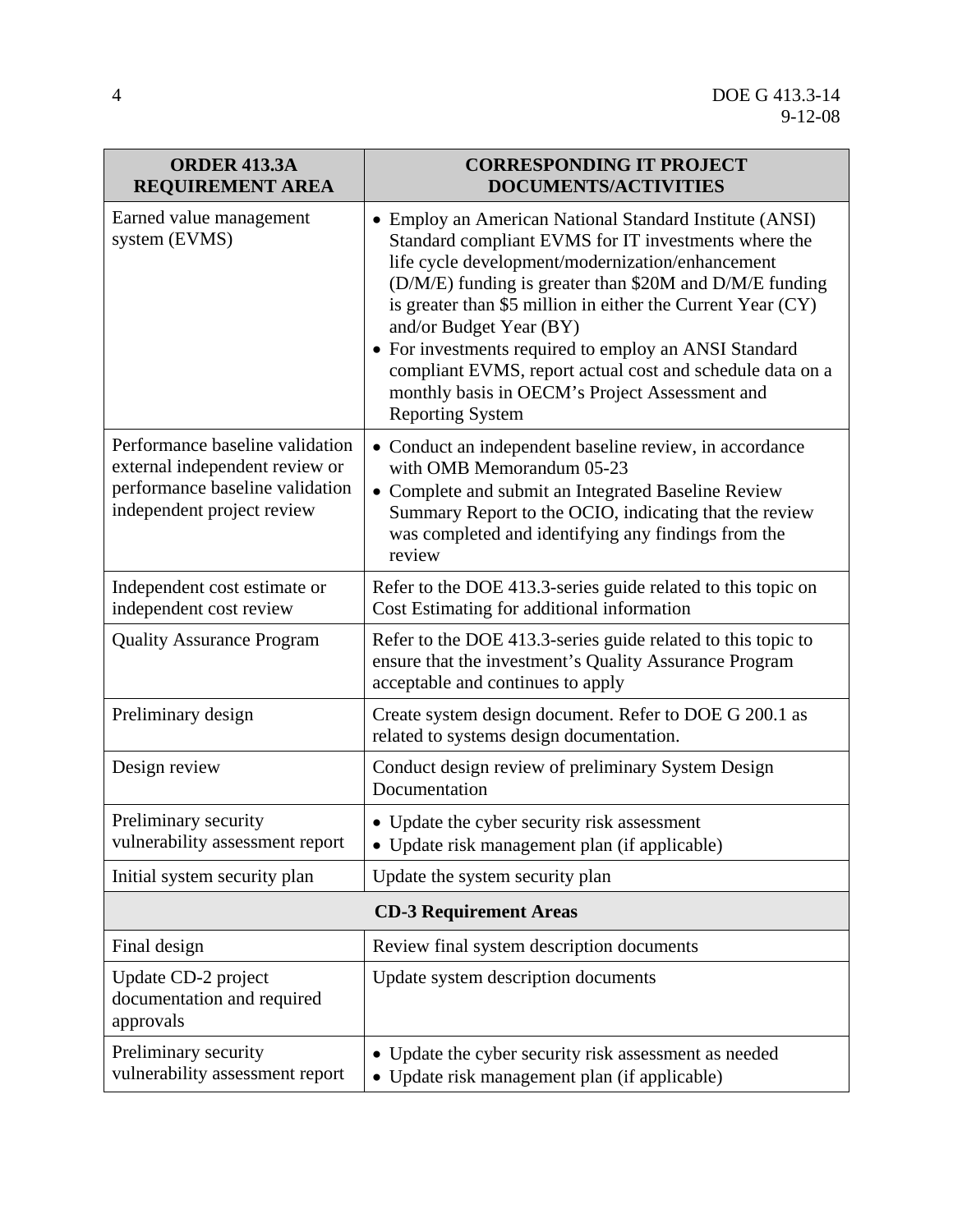| <b>ORDER 413.3A</b><br><b>REQUIREMENT AREA</b>               | <b>CORRESPONDING IT PROJECT</b><br><b>DOCUMENTS/ACTIVITIES</b>                                                                                                                                                                                                                                                                                                 |  |  |
|--------------------------------------------------------------|----------------------------------------------------------------------------------------------------------------------------------------------------------------------------------------------------------------------------------------------------------------------------------------------------------------------------------------------------------------|--|--|
| System security plan                                         | • Update the system security plan as needed<br>• Draft Security Test and Evaluation procedures and prepare<br>for security testing                                                                                                                                                                                                                             |  |  |
| <b>Quality Assurance Program</b>                             | Update Quality Assurance Program, in accordance with the<br>DOE 413.3-series guide related to this topic                                                                                                                                                                                                                                                       |  |  |
|                                                              | <b>CD-4 Requirement Areas</b>                                                                                                                                                                                                                                                                                                                                  |  |  |
| Key performance parameters or<br>project completion criteria | Complete system performance/testing report                                                                                                                                                                                                                                                                                                                     |  |  |
| Readiness assessment or<br>operational readiness review      | Complete initial readiness assessment or operational readiness<br>review as required                                                                                                                                                                                                                                                                           |  |  |
| Checkout, testing, and<br>commissioning plan                 | Complete final system testing and issue final system design<br>documentation                                                                                                                                                                                                                                                                                   |  |  |
| Project transition to operations<br>plan                     | Complete final operations and support plan                                                                                                                                                                                                                                                                                                                     |  |  |
| Quality assurance plan                                       | Issue an updated quality assurance plan, in accordance with<br>the DOE 413.3 series guide related to this topic                                                                                                                                                                                                                                                |  |  |
| Security vulnerability<br>assessment report                  | Finalize risk assessment                                                                                                                                                                                                                                                                                                                                       |  |  |
| System security plan and<br>certification and accreditation  | • Finalize system security plan<br>Complete security certification testing and obtain authority<br>to operate (ATO) in accordance with the certification and<br>accreditation process defined in Departmental cyber<br>security directives and organizational PCSP<br>• Identify and track security deficiencies in plans of action<br>and milestones (POA&Ms) |  |  |
| <b>Post CD-4 Requirement Areas</b>                           |                                                                                                                                                                                                                                                                                                                                                                |  |  |
| Final project closeout report                                | • Prepare a close-out Exhibit 300 and submit to the OCIO<br>• Report dates when the system will be terminated, as well as<br>the actual cost, schedule, and performance data for the final<br>year of operation                                                                                                                                                |  |  |
| Lessons learned report                                       | Refer to post implementation review guidance below for<br>guidance on conducting lessons learned                                                                                                                                                                                                                                                               |  |  |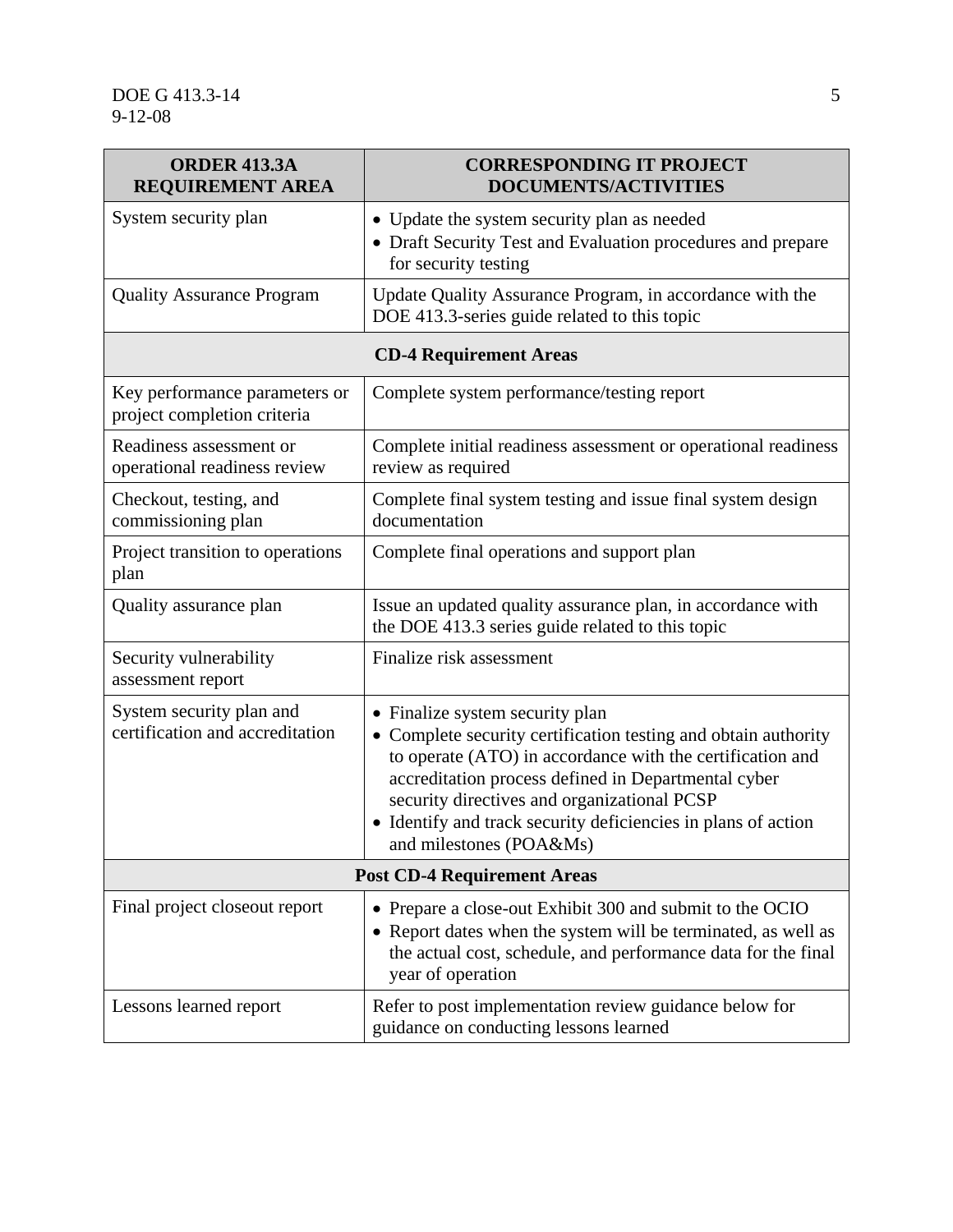| <b>ORDER 413.3A</b><br><b>REQUIREMENT AREA</b> | <b>CORRESPONDING IT PROJECT</b><br><b>DOCUMENTS/ACTIVITIES</b>                                                                                                                                                                                                                                                                                                                                                                                                                                                  |
|------------------------------------------------|-----------------------------------------------------------------------------------------------------------------------------------------------------------------------------------------------------------------------------------------------------------------------------------------------------------------------------------------------------------------------------------------------------------------------------------------------------------------------------------------------------------------|
| Operational documentation                      | • For steady-state components of investments, conduct<br>operational analyses and maintenance in accordance with<br><b>OMB</b> Circular A-11<br>• Report operational analysis summary in Exhibit 300 and in<br>the OCIO's Operational Analysis Summary Results<br>Template                                                                                                                                                                                                                                      |
| Post implementation review                     | • Within six to eighteen months of becoming operational,<br>conduct a post implementation Review (PIR) to ensure<br>projected costs/benefits were achieved. Summarize the<br>results of the assessment in the Exhibit 300 (guidance for<br>conducting a PIR is available from the OCIO).<br>• Develop lessons learned when conducting the PIR to share<br>among the DOE project management community<br>• Conduct Continuous Monitoring in accordance with cyber<br>security directives and organizational PCSP |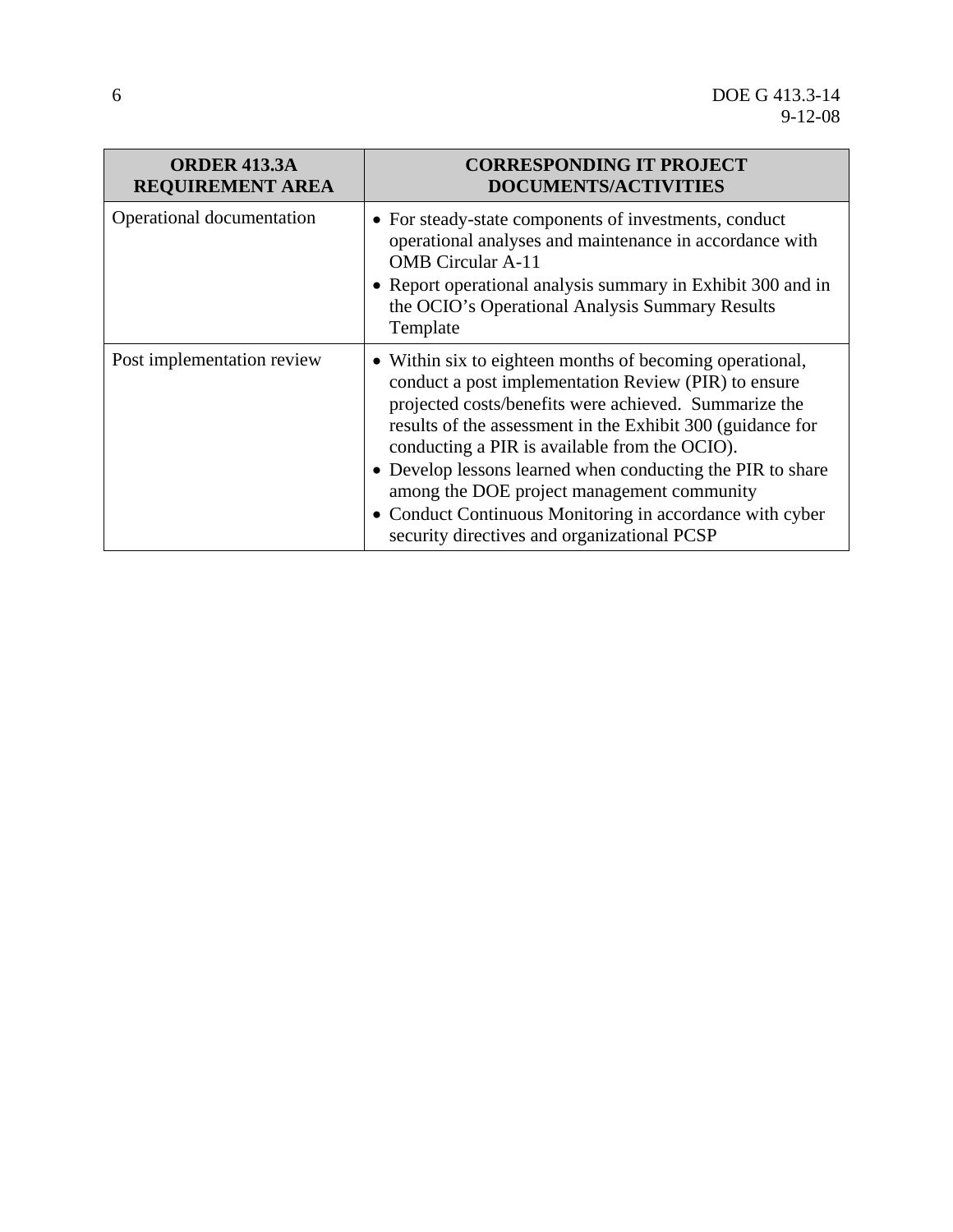# **SECTION 2.0. SUPPLEMENTAL IT PROGRAM AND PROJECT INFORMATION**

This section provides guidance for ensuring that IT capital assets conform to established departmental IT program and project management processes.

# **2.1 IT Program Management Processes**

The integration of IT program management processes into the initiation phase of an IT capital asset includes strategic planning, enterprise architecture (EA), project management, CPIC, acquisition, security and privacy.

Figure 1 illustrates how these processes are interrelated, spanning from strategic planning to individual IT projects.



**Figure 1: IT Management Process Integration** 

In essence, DOE has a mission to accomplish and, in doing so, has established priorities as stated in the DOE Strategic Plan and the DOE Information Resource Management (IRM) Strategic Plan. These priorities and supporting functions and processes and related IT assets are captured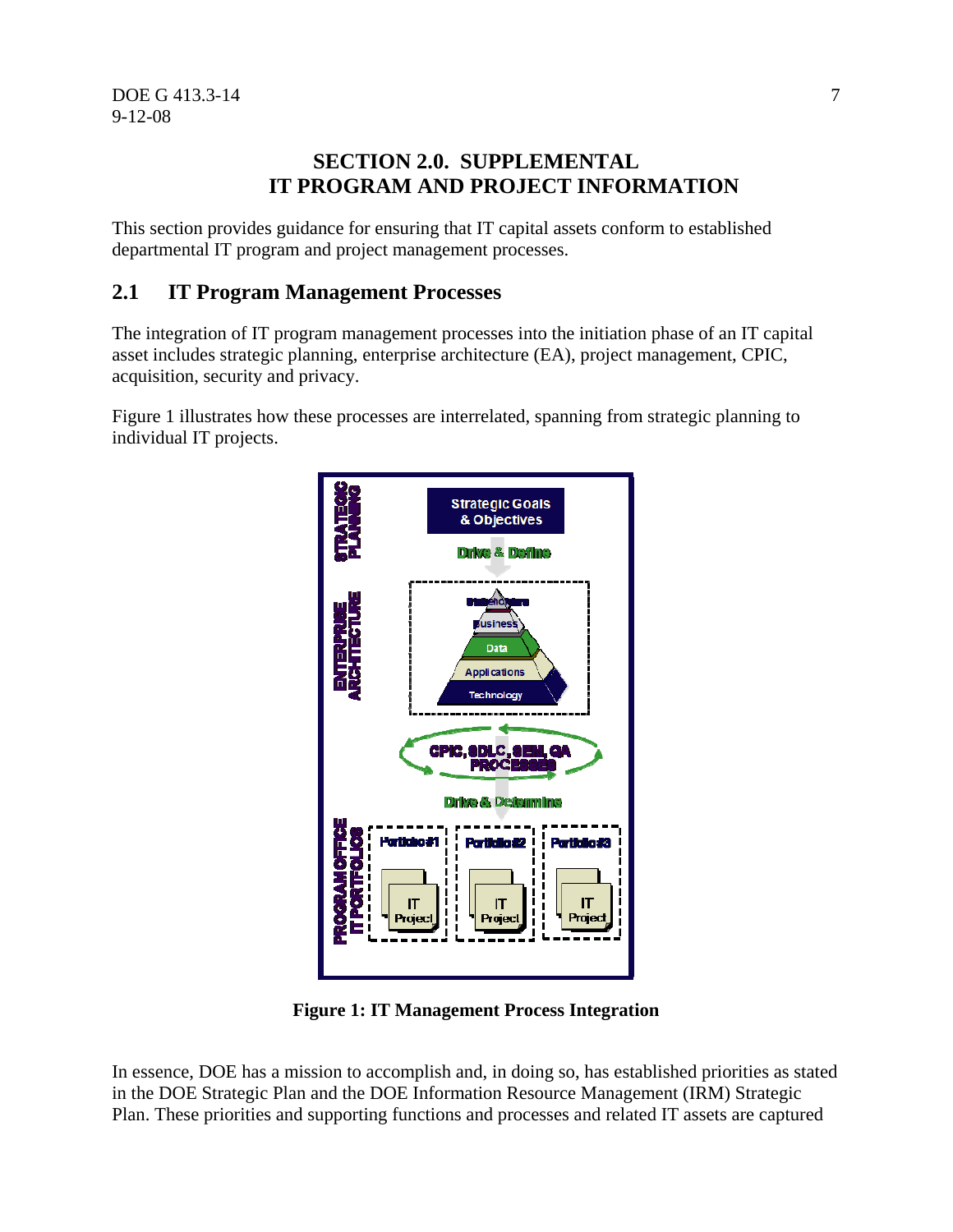in the DOE EA and documented as the baseline and target EA. In particular, a transition plan is documented to ensure that the mission priorities are achieved.

In addition, CPIC processes have been established to ensure that investments and projects are mapped to mission priorities, that funding is budgeted for these investments and projects, and that their progress is tracked. The CPIC process also includes a mechanism for coordinating with budget processes to ensure that IT investments and priorities are included, are consistent with the DOE EA, and are consistent with acquisition data, especially the Exhibit Form 300 prescribed by OMB Circular A-11. Once the Exhibit Form 300s or projects are approved and funding is provided, project management and systems engineering processes are established to ensure successful completion.

The following sections provide more detail into these management processes and how they integrate or provide their unique contribution to the successful accomplishment of mission priorities.

#### **2.1.1 Integration of Strategic Planning**

Strategic planning is the process by which the Department and the Office of the Chief Information Officer (OCIO) determine future direction and identify the resources and transformational agendas needed to meet that direction. The DOE Strategic Plan is the roadmap to address the energy, environmental and nuclear security challenges for DOE. The IRM Strategic Plan outlines IT strategic goals, outcomes, priorities, and the means for accomplishing the goals. The IRM Strategic Plan communicates the linkage of IT strategies to the overall Departmental Strategic Plan, and thereby, ensures proper guidance and technological support to accomplish DOE's critical-mission requirements.

IRM strategic planning precedes the selection of IT investments to ensure that annual investments and operations fully support organizational goals and missions. The annual selection of IT investments is completed in coordination with the budget-formulation process under the direction of the CIO and Chief Financial Officer (CFO) to ensure that IT investment needs and requests are fully integrated into DOE's annual budget request.

#### **2.1.2 Integration of Enterprise Architecture (EA)**

#### **DOE EA Program**

The DOE EA Program helps ensure compliance with OMB Circular A-130 and the Clinger-Cohen Act by promoting standard architectural practices, providing a framework for corporate systems modernization, and establishing an enterprise architecture vision aligned with the Department's strategic goals. It has defined the foundations, baseline, guidance, standards, and vision for the development and implementation of an architecture-based process for making IT investment decisions. A primary tenet of the DOE enterprise architecture methodology is that business needs drive the need for applications and technology. The architecture is used to ensure that legacy and development systems are aligned with key business, technical, and operational criteria.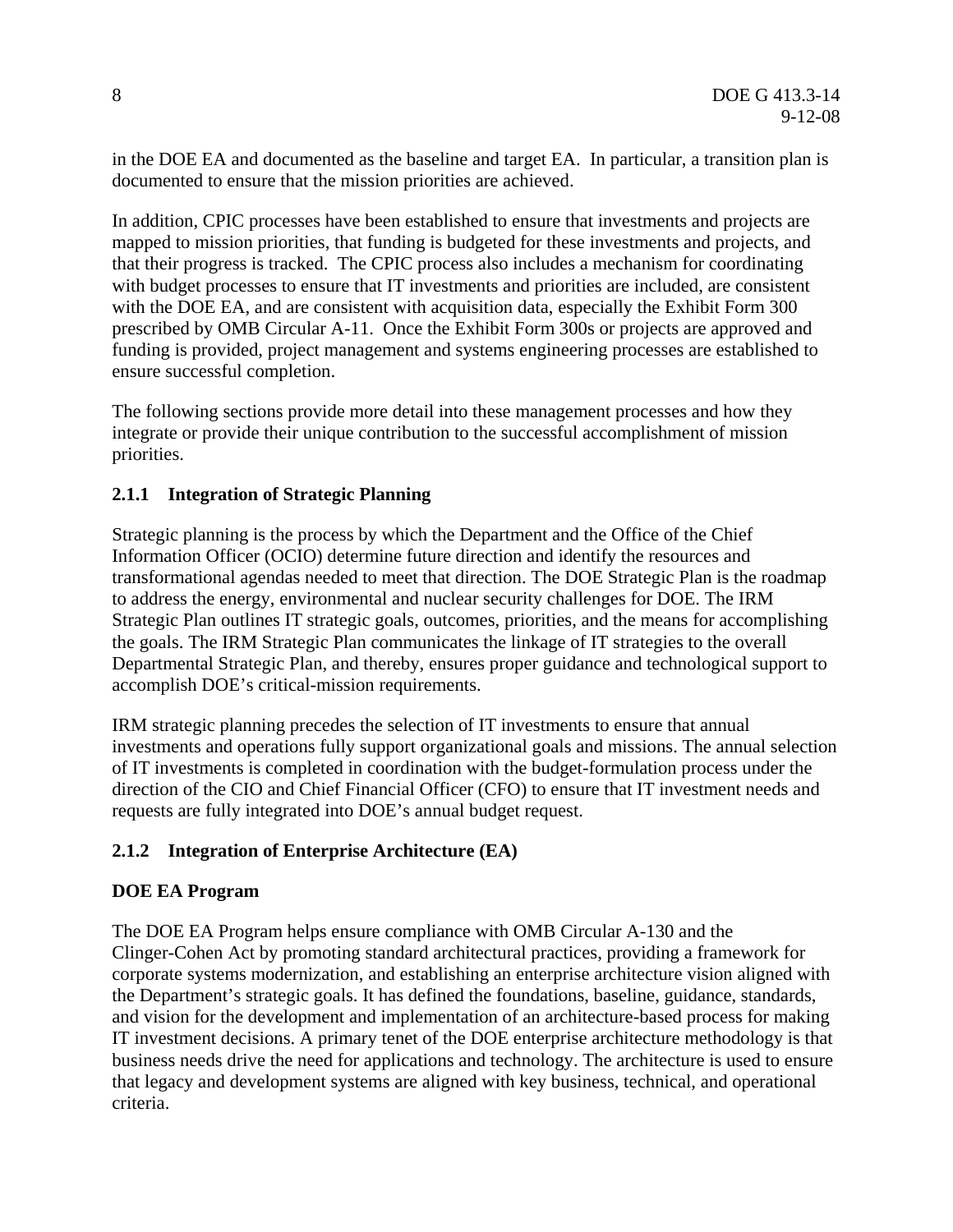#### DOE G 413.3-14 9 9-12-08

EA analysis feeds into the CPIC process. In the selection process, the IT investment is analyzed to assure it is compliant with the EA. The EA is also aligned with the annual budget cycle and provides updates that further define the Baseline and Target architectures based on decisions made in the IT CPIC process.

#### **EA Process**

An EA is the explicit description and documentation of the current and desired relationships among business and management processes and the technology that supports the processes. An EA describes the current and target architectures, as well as the transition strategy. The EA strengthens management of the Department's information and the effective use of it.

For each DOE IT project, a requirement for the project's architecture to be in alignment and compliance with the DOE target EA should be included in the project's Requirements Specifications. This, like all other project requirements, should be included in the solution and tracked through to implementation, and should be included in the traceability matrix to ensure an audit trail and closure.

The program office should work collaboratively within the DOE EA framework and coordinate efforts to ensure the integration of the Department-wide architecture as well as architectures specific to individual Departmental elements. During the Control Phase, the investment should be monitored throughout its development life cycle including focus on how well the technology (design) aligns with the enterprise technology architecture (infrastructure). These assessments compare the final design specifications of the investment to the higher level common design components of DOE's EA.

More information, including the DOE EA Guidance and Practice document, is available on the OCIO web site under the "Enterprise Architecture" tab.

# **2.1.3 Integration of Project Management**

The IT projectlife cycle approach is the process by which a project is planned, monitored and evaluated. It covers all activities conducted within the scope of the entire project, from project startup to project close-out. An IT project should follow a defined systems development life cycle (SDLC) methodology that communicates expectations for common activities that are to be included in an IT project. An SDLC life cycle provides defined phases for an IT project. Further guidance is provided in Section 2.2.

#### **2.1.4 Integration of Capital Planning and Investment Control (CPIC)**

CPIC, as defined in Section 53 of OMB Circular A-11, is the same as capital programming and is a decision-making process for ensuring that IT investments integrate strategic planning, budgeting, procurement, and the management of IT in support of agency mission and business needs. The CPIC process is a life cycle for capital projects including major IT systems projects. The DOE CPIC process is iterative with inputs coming from across the Department and outputs feeding into the budget and control process.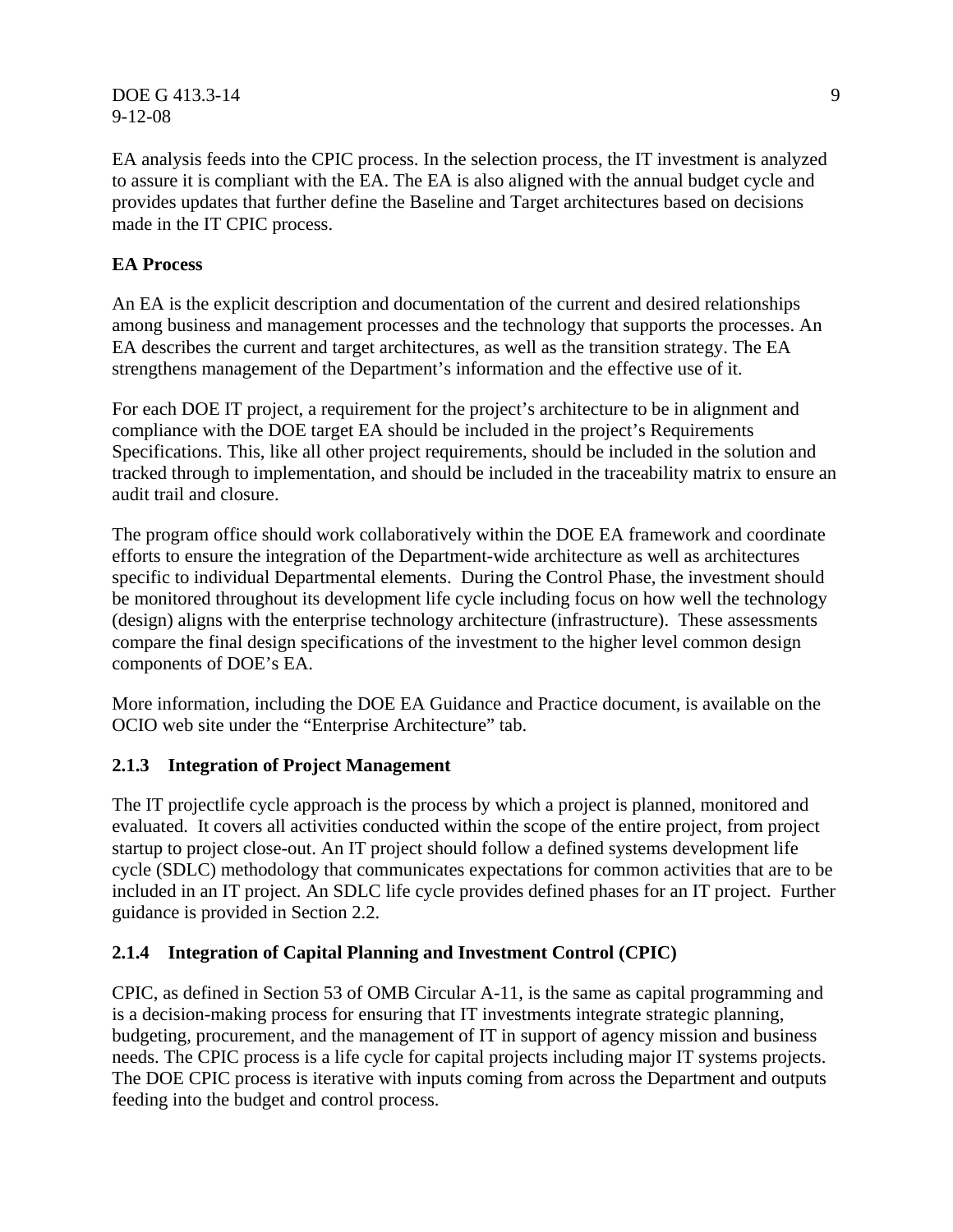CPIC is a systematic approach to managing the risks and returns of IT investments for a given mission. It is an integrated management process which provides for the continuous selection, control, and life-cycle management and evaluation of IT investments and is focused on achieving a desired business outcome. CPIC is the program management life cycle for DOE's IT investments. The relationship between project management phases and Critical Decisions, CPIC phases and DOE SDLC phases is depicted in the table below.

| <b>CD/Project</b><br><b>Management</b> | ICD-0<br>Initiation<br>Phase | $CD-1$<br>$CD-2/CD-3$<br>$CD-4$<br>Definition<br><b>Transition/Closeout</b><br><b>Execution Phase</b><br>Phase |                   |        |                                                                                          |            |
|----------------------------------------|------------------------------|----------------------------------------------------------------------------------------------------------------|-------------------|--------|------------------------------------------------------------------------------------------|------------|
| <b>CPIC</b>                            | Initiate/<br>Select          | Control                                                                                                        |                   |        | Evaluate                                                                                 |            |
| <b>SDLC*</b>                           | Pre-<br>planning             | Planning/<br>Requirements Design<br>Definition                                                                 | Functional System | Design | Construction<br>(Programming) Maintenance<br>Integration<br>and Testing/<br>Installation | Acceptance |

| Table 2: CD/Project Management, CPIC and SDLC Phase Relationships |  |
|-------------------------------------------------------------------|--|
|                                                                   |  |

\*The SDLC process is iterative in nature or, if a spiral process is used, cyclical

The DOE CPIC phases are defined as:

Select—The process the Department uses to determine priorities and make decisions about which initiatives (new and ongoing) will be funded and included in the IT portfolio.

Control—An ongoing management process designed to monitor the progress of initiatives against projected costs, schedule, performance, and expected mission benefits.

Evaluate—Once initiatives are fully implemented, actual versus expected results are evaluated to assess the initiative's impact on strategic performance; identify any changes or modifications to the initiative that may be needed; and revise the investment management processes based on lessons learned.

More information, including the DOE CPIC Guide, is available on the OCIO web site under the "IT Capital Planning" tab.

# **2.1.5 Integration of Acquisition**

It is the policy of DOE when acquiring IT solutions to integrate project management, financial management, acquisition management, and quality oversight processes into a cohesive process to achieve programmatic goals. Strong acquisition strategy mitigates risk to the Federal Government, accommodates Section 508 of the Rehabilitation Act as needed, and uses contracts and statements of work (SOWs) that are performance based. The implementation of the acquisition strategy should be clearly defined.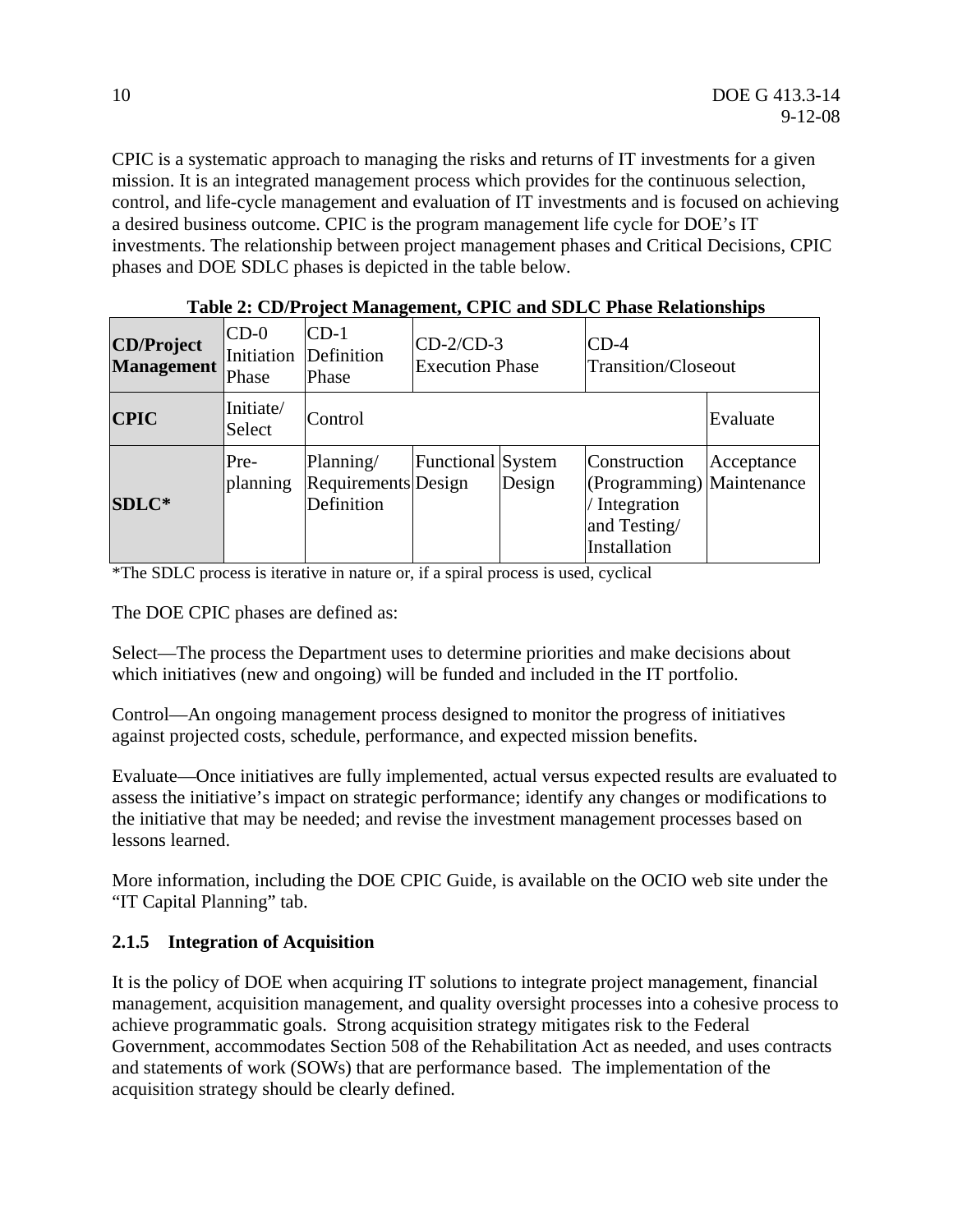DOE G 413.3-14 11 9-12-08

Various drivers identify needs for new or improved IT solutions that are aligned with DOE mission and business goals and objectives. Through activities such as conceptualization, functional analysis, feasibility study, business case analysis, and design synthesis, these needs are translated into high-level requirements that become input to the solution development process. High-level requirements are strategically mapped against the current system baseline and functional gaps are identified. A decision may be made to either develop the solution "inhouse" by DOE Federal or contractor personnel or acquire it via a DOE acquisition vehicle from industry vendors that are expert in a particular solution development.

Once the planning activities for the acquisition strategy have been conducted, the project should be approved and funded based on OMB Circular A-11, Sections 53 and 300, via the submission guidelines as outlined in the fiscal year reporting instructions. Note that not all projects initiated through the Acquisition Strategy result in projects that move beyond this point and into development of an IT solution.

#### **2.1.6 Integration of Security**

Computer security requirements should be developed in conjunction with the system owner's computer system security officer and other stakeholders who provide competent input in the information system security area. This involvement affords early determination of classifications and levels of access protection required for the product.

Applicable security controls and procedures should be implemented to ensure data integrity and protection from unauthorized disclosure, particularly during development efforts. The organization that owns the data defines the data classification. The project team should be aware of all the types of data and of any classified or proprietary algorithms used in the product.

The following procedure can be used to determine computer security requirements.

- 1. Identify the types of data that will be processed by the system.
- 2. Determine preliminary data protection requirements.
	- a. For systems processing classified information refer to—
		- DOE M 471.2-3B, *Special Access Program Policies, Responsibilities, and Procedures*, dated 10-29-07;
		- DOE O 475.2, *Identifying Classified Information*, dated 8-28-07;
		- DOE M 475.1-1B, *Manual for Identifying Classified Information*, dated 8-28-07; and
		- DOE M 205.1-4, *National Security System Manual*, dated 3-8-07.
	- b. For systems processing unclassified information, including sensitive and mission essential data, refer to DOE O 205.1A, Department of Energy Cyber Security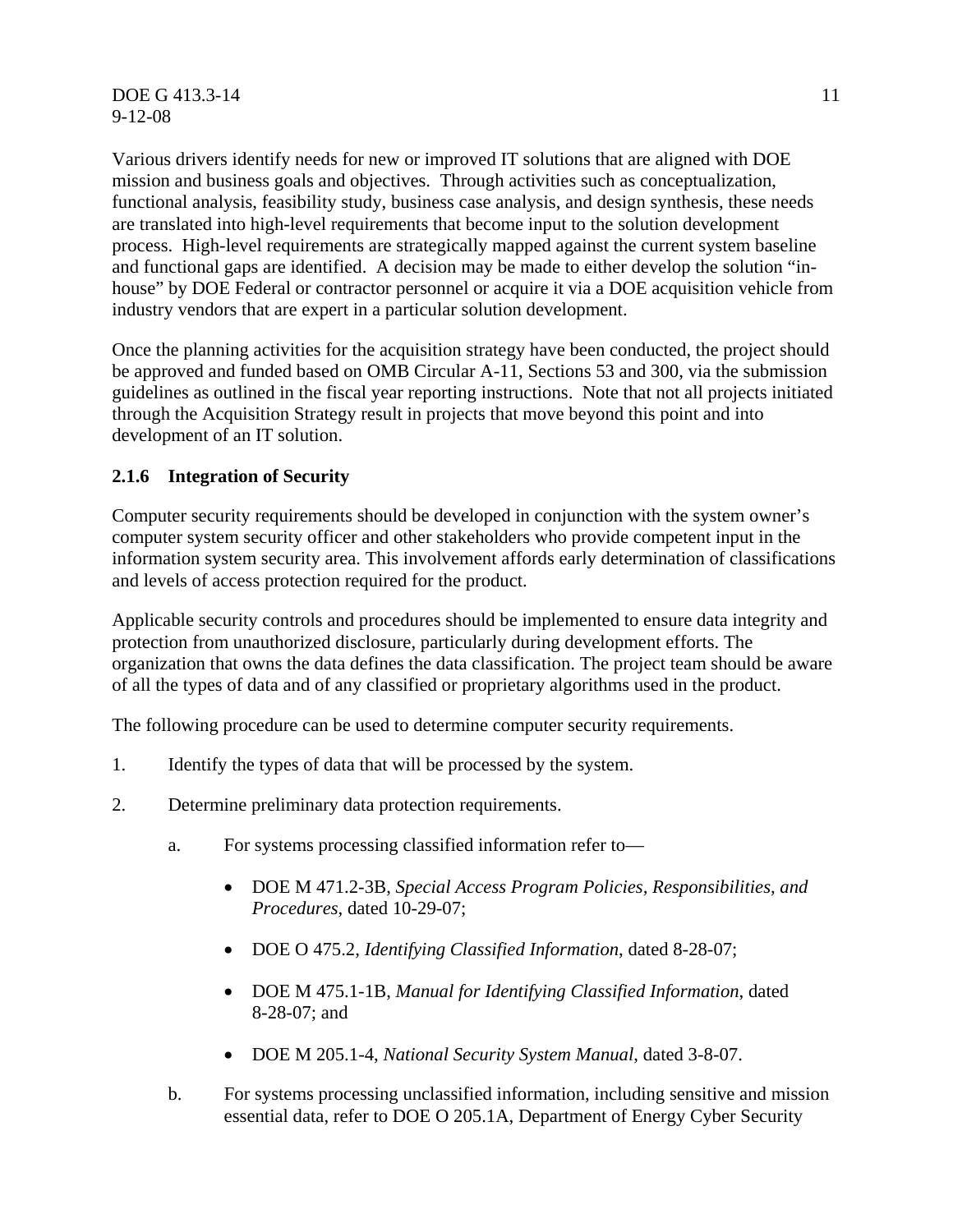Management, dated 12-4-06; other Departmental cyber security directives; and organizational program cyber security plan (PCSP),

- 3. Coordinate with the owner of the host platform to identify existing supporting computer security controls, if applicable.
- 4. Incorporate security into the requirements specification. Departmental cyber security directives and organizational PCSPs identify minimum management, operational, assurance, and technical security controls that should be addressed and documented in system security plans. These controls address a wide range of system design features, such as access controls, audit requirements, encryption requirements, configuration management planning, backup requirements, contingency planning, data integrity, physical protection, and many more.

Security requirements should be documented in the system security plan and incorporated into the requirements specification.

The cyber security C&A should be completed before the system is placed into operation. The C&A process ensures that security controls are selected and properly implemented to adequately protect the system and its information. Certification ensures that the controls are tested and deficiencies are documented in Plans of Action and Milestones (POA&M) where they are tracked to closure. The accreditation process ensures a senior official assesses any residual risk and authorizes the system to go into production. C&A tasks include planning, documenting, and testing activities that need to be addressed in all stages of the system development life cycle.

More information is available on the OCIO web site under the Cyber Security tab.

# **2.1.7 Integration of Privacy**

If a system or component under development processes sensitive personal information, appropriate safeguards should be established to protect the information from unauthorized disclosure. Refer to the OMB web site for guidance on the Privacy Act.

For systems processing sensitive personal information, contact the Office of Management's Freedom of Information Office Act and Privacy Act Division for coordination and assistance in complying with policy and guidance.

More information is available on the Office of Management web site under the FOIA/Privacy Act tab.

# **2.2 IT Systems Development Processes**

An SDLC life cycle provides defined phases for an IT project.

# **2.2.1 Systems Development Life Cycle**

A life cycle is the process for how a project is planned, monitored and evaluated from startup to close-out. A project should follow a defined SDLC methodology that communicates expectations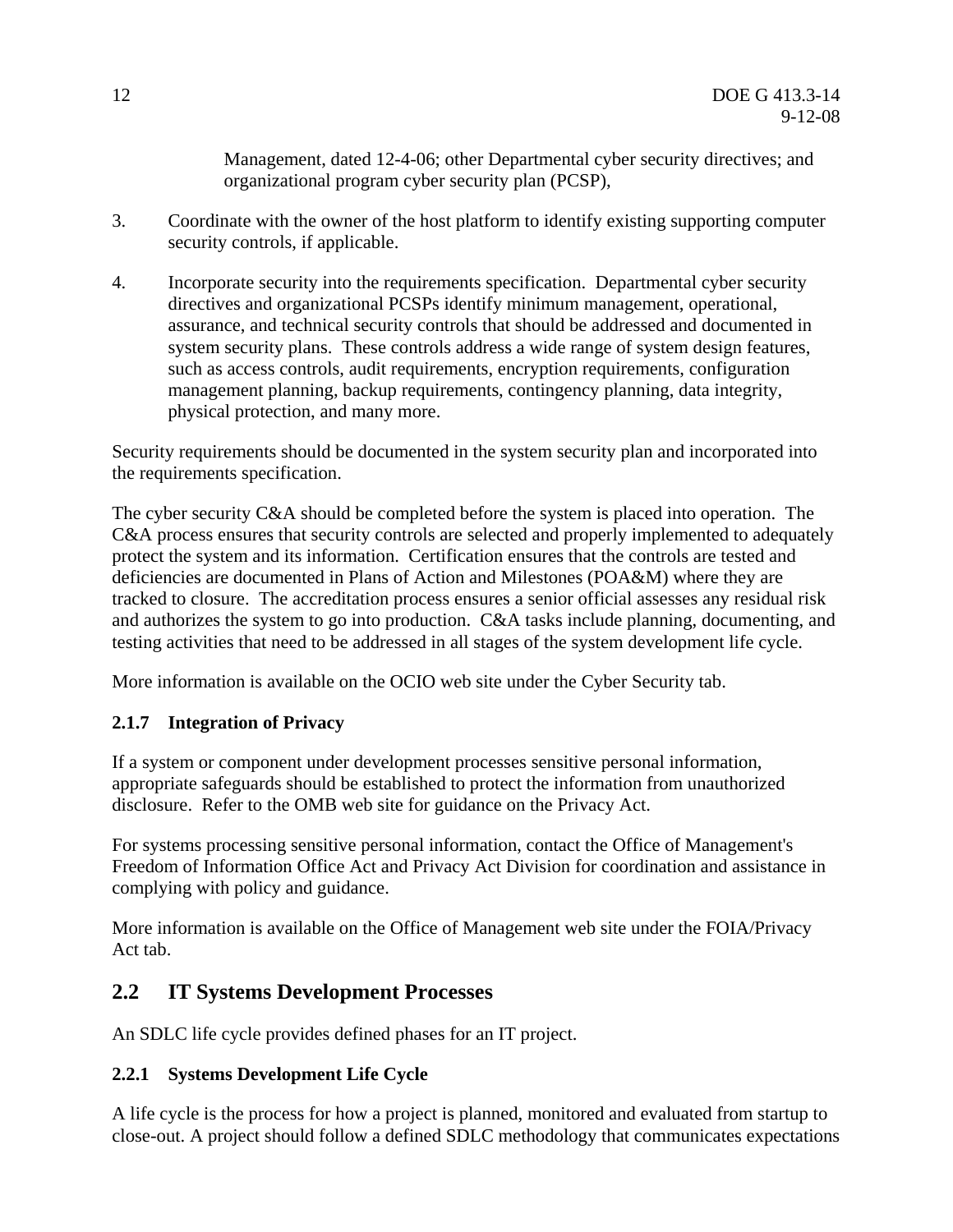for common activities that are to be included in an IT project. The DOE Life Cycle standard, DOE G 200.1-1, Software Engineering Methodology (SEM), provides a generic, adaptable IT systems development life cycle. The SEM integrates systems engineering, software engineering, project management, and quality assurance processes into a life cycle that is controllable, predictable, and repeatable. The life cycle processes are compatible with Departmental policy on development and maintenance of information technology projects, and compliant with Level 2 and 3 key process areas in the Software Engineering Institute's Capability Maturity Model.

The life cycle processes are divided into stages, activities, and tasks that can be combined or modified to tailor as necessary to fit the needs of various types and sizes of projects.The following table compares the SEM to the DOE O 413.3A critical decision requirements.

| <b>Life Cycle Phase</b>                                                                | <b>Description</b>                                          | <b>Decision Milestone</b>                    |
|----------------------------------------------------------------------------------------|-------------------------------------------------------------|----------------------------------------------|
| Planning                                                                               | Analyze user needs. Develop<br>Feasibility Statement.       | CD-0, Approve Mission<br>Need                |
| Planning/Requirements<br>Definition                                                    | Project Plan developed,<br>requirements analysis initiated. | CD-1, Approve Selection<br>and Cost Range    |
| <b>Functional Design</b>                                                               | Requirements Documented,<br>Functional Design completed.    | CD-2, Approve<br><b>Performance Baseline</b> |
| <b>System Design</b>                                                                   | System Design completed.                                    | CD-3, Approve Start of<br>Construction       |
| Construction/Programming<br>/Integration and<br>Testing/Installation and<br>Acceptance | IT project is ready for<br>implementation.                  | CD-4, Approve Start of<br>Operations         |
| Maintenance                                                                            | Project has been Operational for a<br>period of time.       | Post CD-4 Review                             |

#### **Table 3: Comparison of SEM to Critical Decisions**

The SEM includes a Stage Exit process which is similar in principle to the Critical Decision Points. The Stage Exit process ensures that an IT project meets the DOE and project standards and milestones identified in the project plan.

The Stage Exit is conducted by the project manager with the project stakeholders, (e.g., system owner and the following points of contact: user, quality assurance, security, architecture and standards, project manager's manager, and platform.) It is a high-level evaluation of all work products developed in an SDLC life cycle stage.

It is assumed that each deliverable has undergone several peer reviews, as appropriate, prior to the Stage Exit process. The Stage Exit focuses on the satisfaction of all requirements for the stage of the SDLC life cycle, rather than the specific content of each deliverable.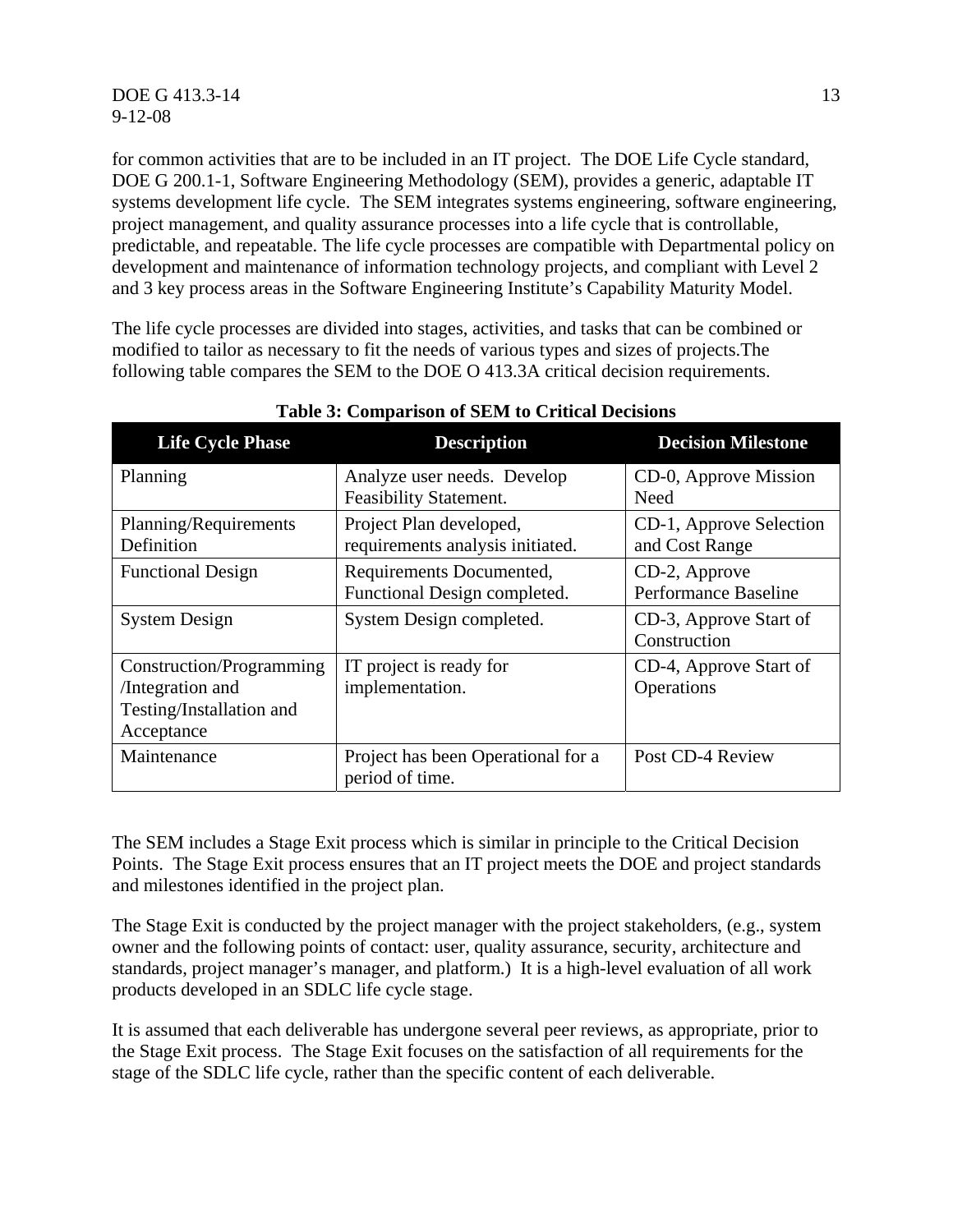#### **2.2.2 SEM Life Cycle Phases**

The amount of project and system documentation required throughout the life cycle is commensurate with project size and complexity. The life cycle methodology should communicate the documentation requirements and provide guidelines for life cycle adaptability based on project attributes and development methodology.

Figure 2 below shows the SEM life cycle phases with deliverables and activities identified by stage of development. This figure presents the minimum set of documentation contained within the SEM. The SEM is exclusive in stating where documentation is initiated and when this documentation should be updated; all documentation is subject to update and revision throughout the project's lifecycle.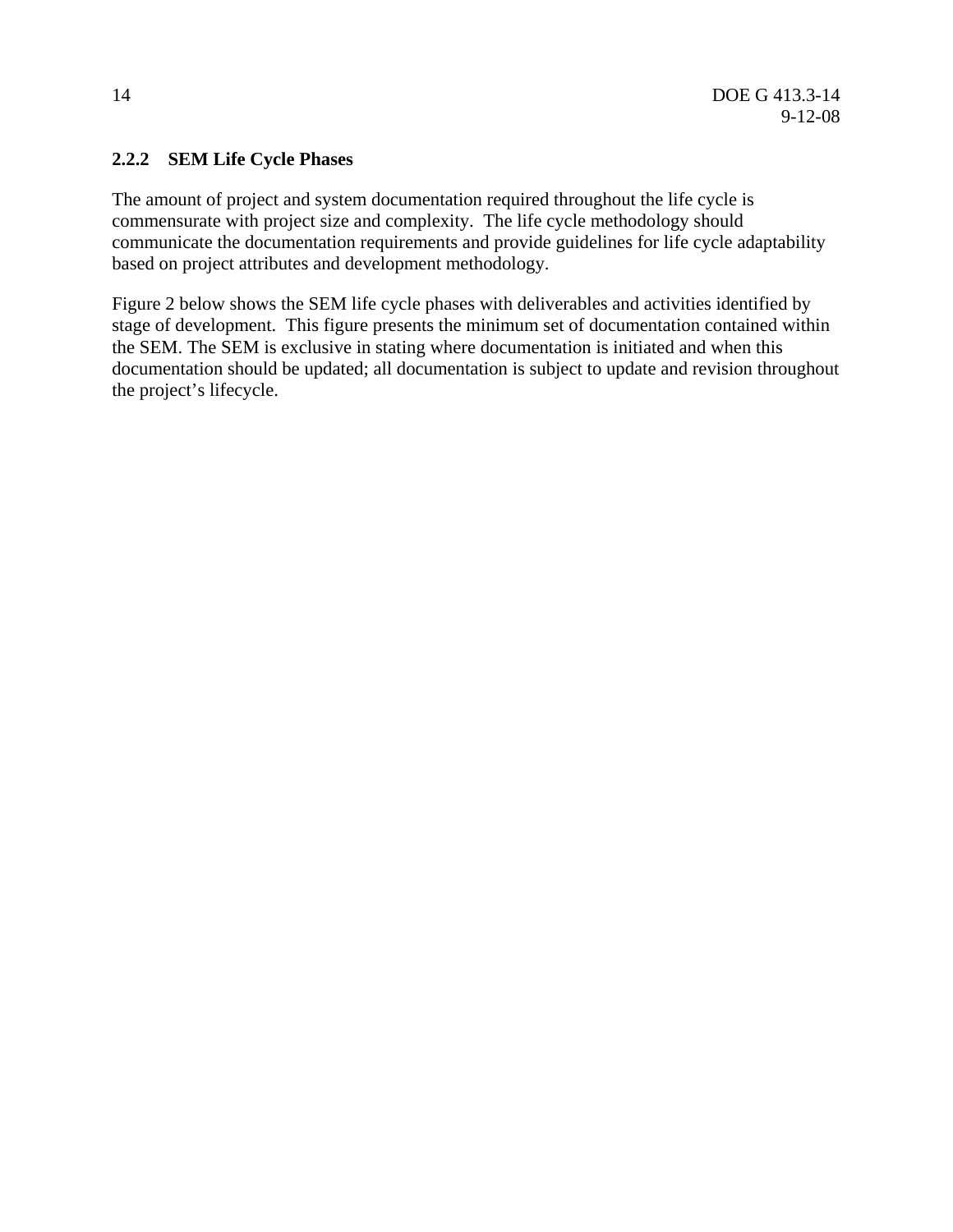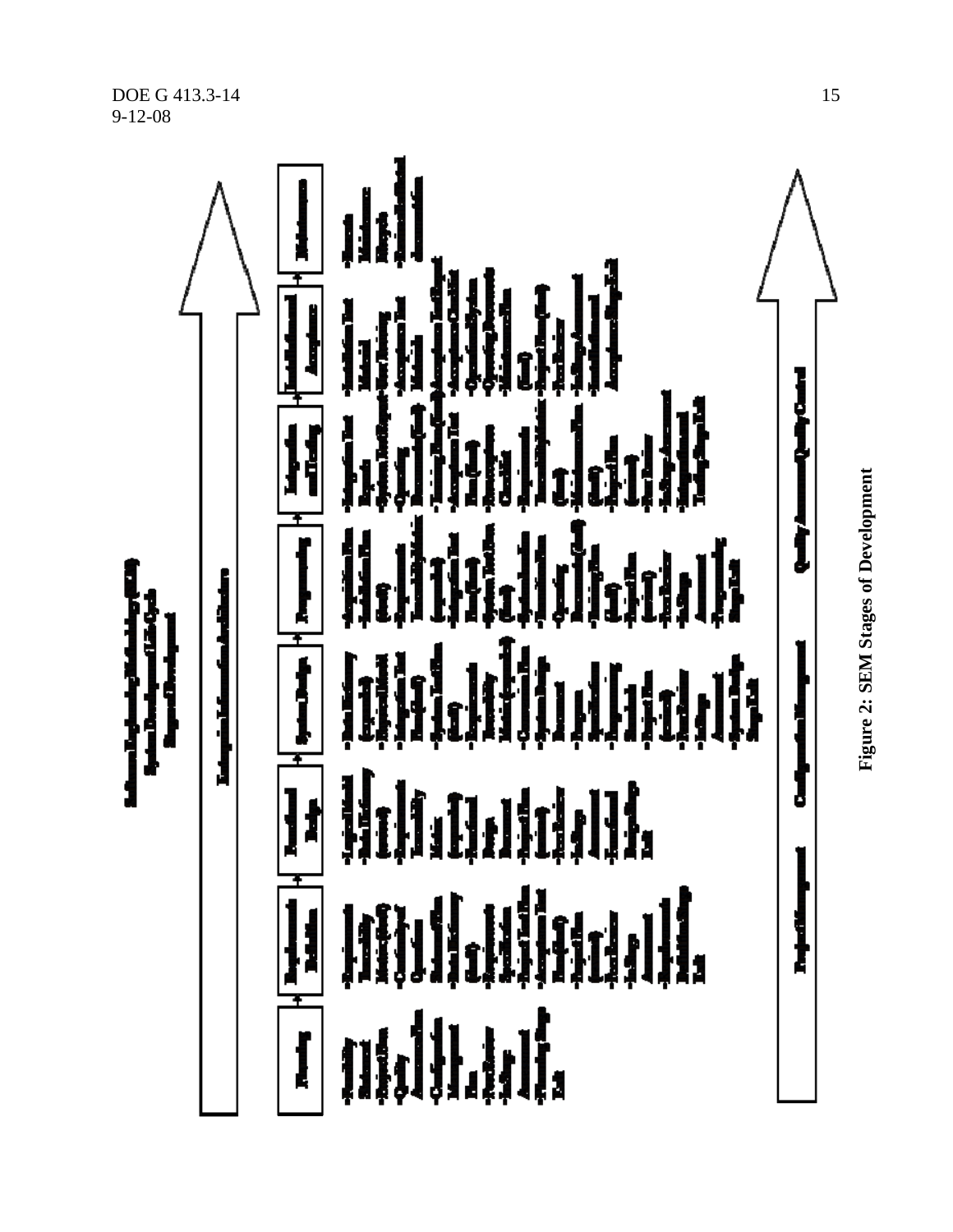#### **Planning**

The planning stage is the first stage in the life cycle. It is the time when the scope and feasibility of the project is determined. The team focuses on identifying what the project will automate, and whether developing an IT solution makes sense from business, cost, and technical perspectives. If the project is feasible, then time, cost, and resource estimates are formulated and risk factors are assessed. The information gathered in this stage is used to plan and manage the project throughout its life cycle.

# **Requirements Definition**

The primary goal of this stage is to develop a basis of mutual understanding between the system stakeholders and the project team about the requirements for the project. The result of this understanding is an approved Requirements Specification that becomes the initial baseline for product design and a reference for determining whether the completed product performs as the stakeholder requested and expected. Each requirement identified in the Requirements Specification should be traceable to one or more design entities. This traceability ensures that the product will satisfy all of the requirements and will not include inappropriate or extraneous functionality.

# **Functional Design**

The functional design process maps the "what to do" of the Requirements Specifications into the "how to do it" of the design specifications. During this stage, the overall structure of the product is defined from a functional viewpoint. The focus is on the functions and structure of the components that comprise the products. The goal of this stage is to define and document the functions of the product to the extent necessary to obtain the stakeholders' understanding and approval and to the level necessary to build the system design.

# **System Design**

The goal of this stage is to translate the user-oriented functional design specifications into a set of technical, computer-oriented system design specifications; and to design the data structure and processes to the level of detail necessary to plan and execute the next stages of the life cycle.

#### **Construction (Programming)**

The goal of this stage is to translate the set of technical, computer-oriented system design specifications into a language the computer can understand and execute. Construction involves coding, validation and unit testing by a developer. Any hardware or software procured to support the construction effort is installed. The activities in this stage result in the transformation of the system design into the first complete, executable representation of the product.

#### **Integration and Testing**

Integrating and testing activities should focus on the interfaces between and among the components of the product. In this stage, components are integrated and tested to determine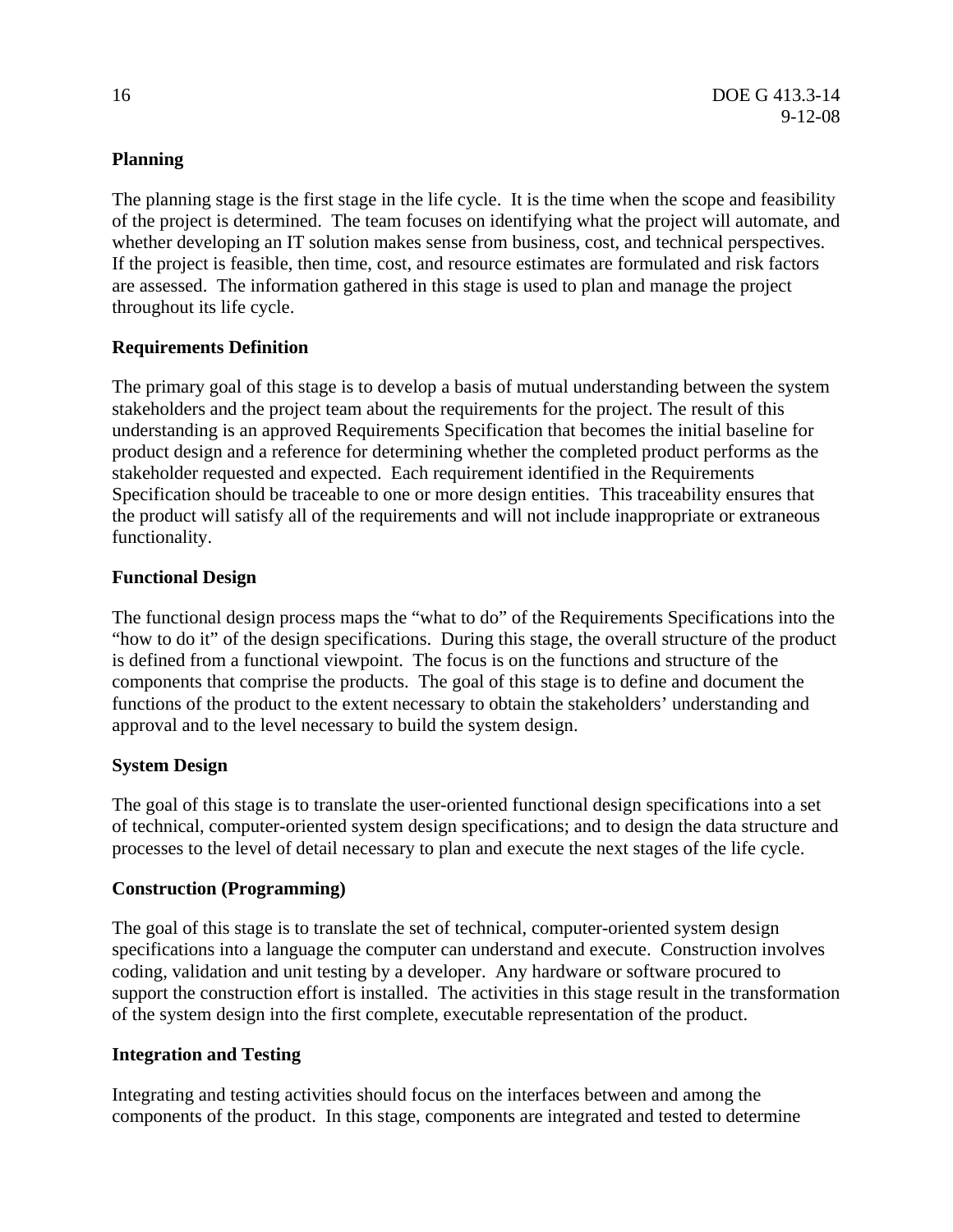#### DOE G 413.3-14 17 (and 18) 9-12-08

whether the product meets predetermined functionality, performance, quality, interface, and security requirements.

#### **Installation and Acceptance**

Installation and acceptance of the product are initiated after the system test has been successfully completed. The objectives of the activities in this stage are to verify that the product meets design requirements and to obtain stakeholder acceptance and approval of the product and assure the product is fully operational. At the conclusion of this stage, the responsibility of the IT Solution is formally transferred from the project team to the system owner and maintenance staff.

#### **Maintenance**

The maintenance stage is the iterative processes for maintaining and improving the IT solution once it has been placed in production. These processes allow the maintenance team to better plan, optimize use of resources, take advantage of scale and better control outcome in terms of both schedule and product quality.

More IT project management information, including the SEM and Stage Exit Process documents, is available on the OCIO web site under the IT Project Management tab.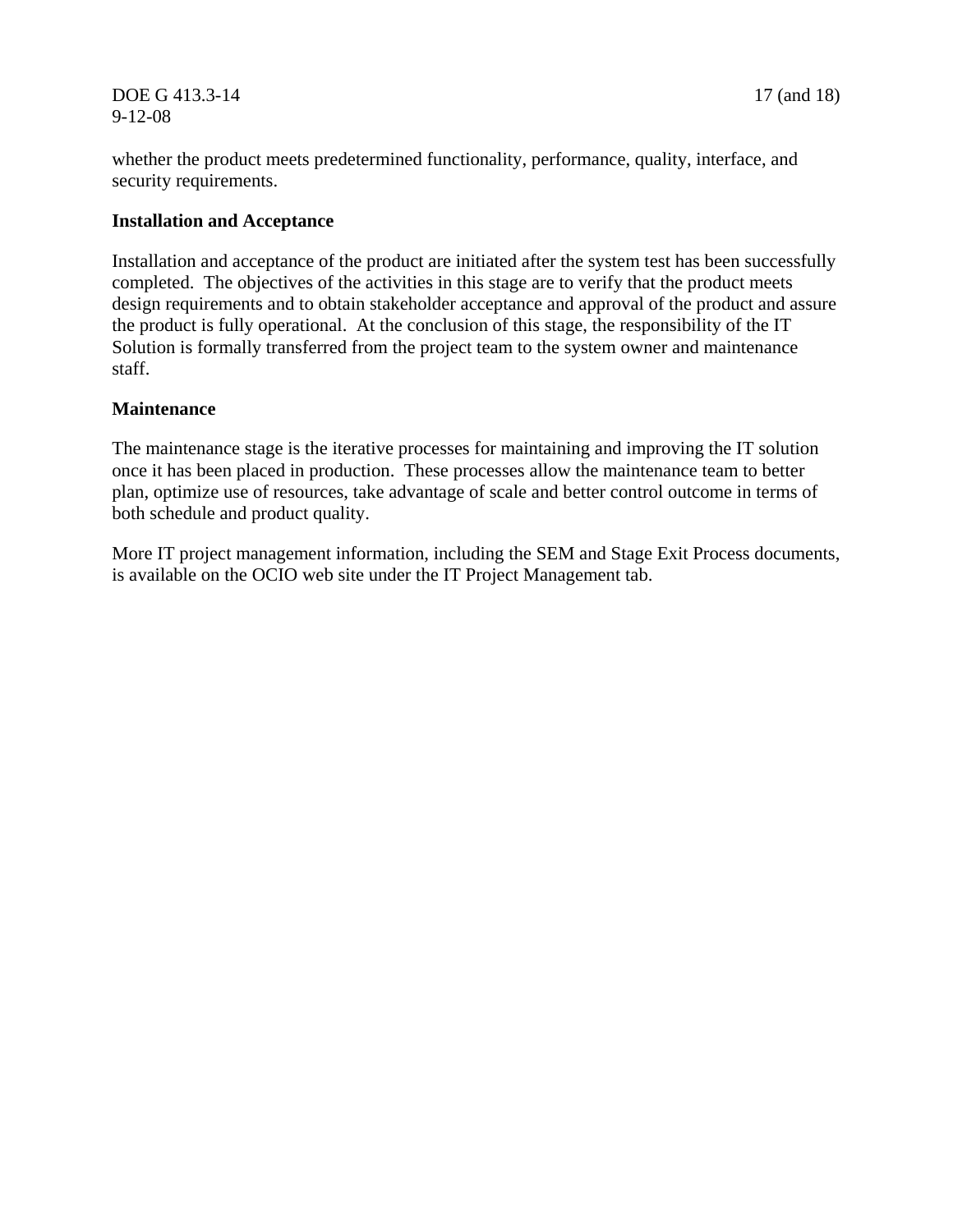# **APPENDIX A—REFERENCES**

- 1. American National Standards Institute/Electronic Industries Alliance Earned Value Management System Standard (ANSI/EIA-748-A-1998).
- 2. DOE G 200.1-1, *Software Engineering Methodology*, dated 5-21-97.
- 3. DOE M 205.1-4, *National Security System Manual*, dated 3-8-07.
- 4. DOE M 470.4-1 Chg 1, *Safeguards and Security Program Planning and Management*, dated 3-7-06.
- 5. DOE M 471.2-3B, *Special Access Program Policies, Responsibilities, and Procedures*, dated 10-29-07.
- 6. DOE M 475.1-1B, *Manual for Identifying Classified Information*, dated 8-28-07.
- 7. DOE N 203.1, *Software Quality Assurance,* dated 10-02-00.
- 8. DOE O 205.1A, *Department of Energy Cyber Security Management*, dated 12-04-06.
- 9. DOE O 413.3A, *Program and Project Management for the Acquisition of Capital Assets*, dated 7-28-06.
- 10. DOE O 414.1C, *Quality Assurance*, dated 6-17-05.
- 11. DOE N 206.5, *Response and Notification Procedures for Data Breaches Involving Personally Identifiable Information*, dated 10-9-07.
- 12. DOE O 470.4A, *Safeguards and Security Program*, dated 5-25-07.
- 13. DOE O 471.1A, *Identification and Protection of Unclassified Controlled Information*, dated 6-30-00.
- 14. DOE O 471.3*, Identifying and Protecting Official Use Only Information*, dated 4-9-03.
- 15. U.S. Department of Energy's Guide to IT Capital Planning and Investment Control, dated September 2007.
- 16. P.L. 100-235, the Computer Security Act of 1987.
- 17. P.L 105-220, section 508, The Rehabilitation Act, as amended by the Workforce Investment Act of 1998.
- 18. P.L. 107-347, Federal Information Security Management Act of 2002.
- 19. P.L. 104-208, the Clinger-Cohen Act of 1996.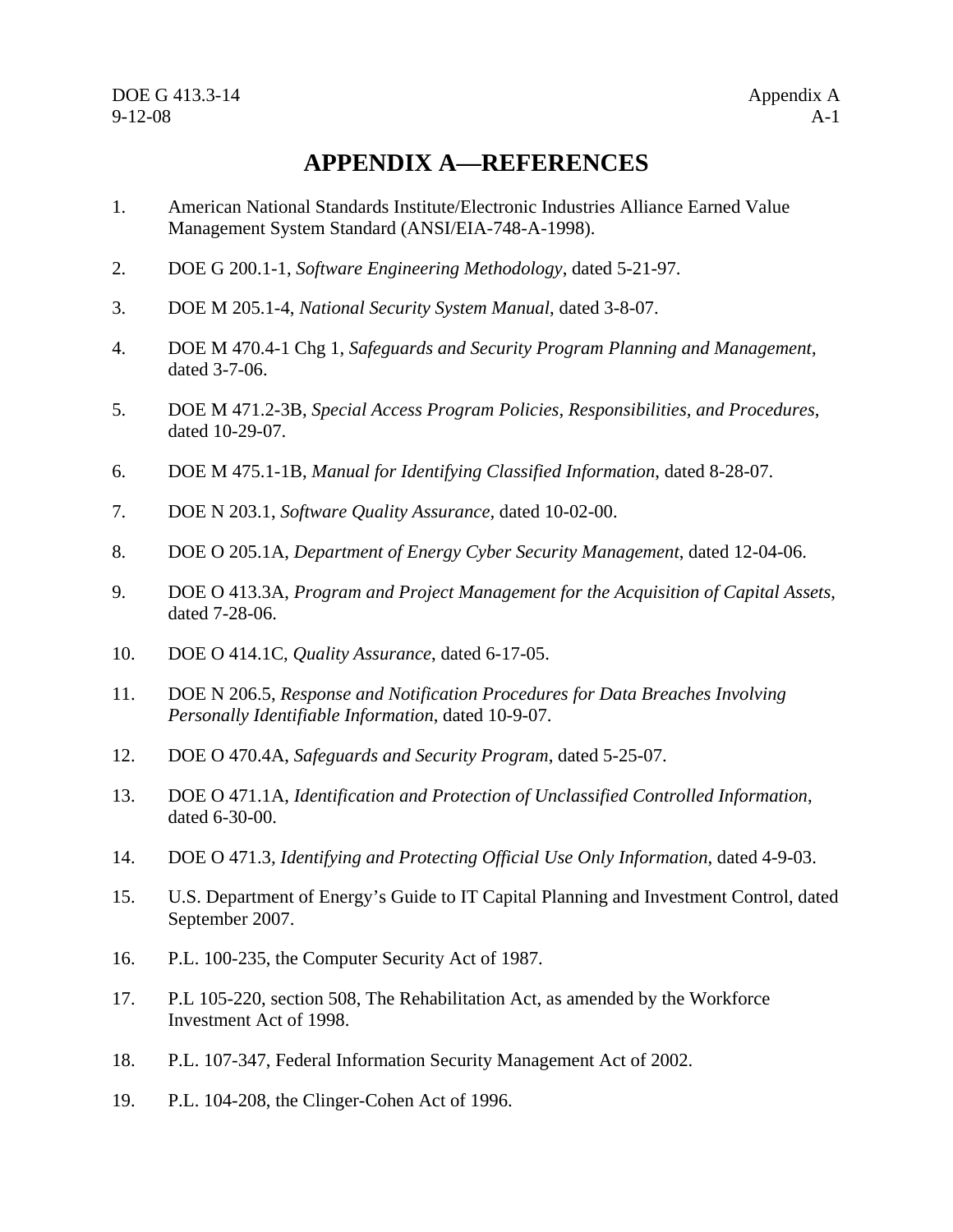- 20. 5 U.S.C. 552, Freedom of Information Act.
- 21. 5 U.S.C. 552a, Privacy Act of 1974.
- 22. Office of Management and Budget (OMB) Circular A-11, *Preparation, Submission, and Execution of the Budget*, dated 6-26-08.
- 23. OMB Circular A-123, Management's Responsibility for Internal Control, dated 12-21-04.
- 24. OMB Circular A-130, Transmittal Memorandum #4, Management of Federal Information Resources, dated 11-28-00.
- 25. OMB Memorandum 05-23, Improving Information Technology (IT) Project Planning and Execution, dated 8-4-05.
- 26. U.S. Department of Energy's FY 2008—2010 Information Resource Management Strategic Plan.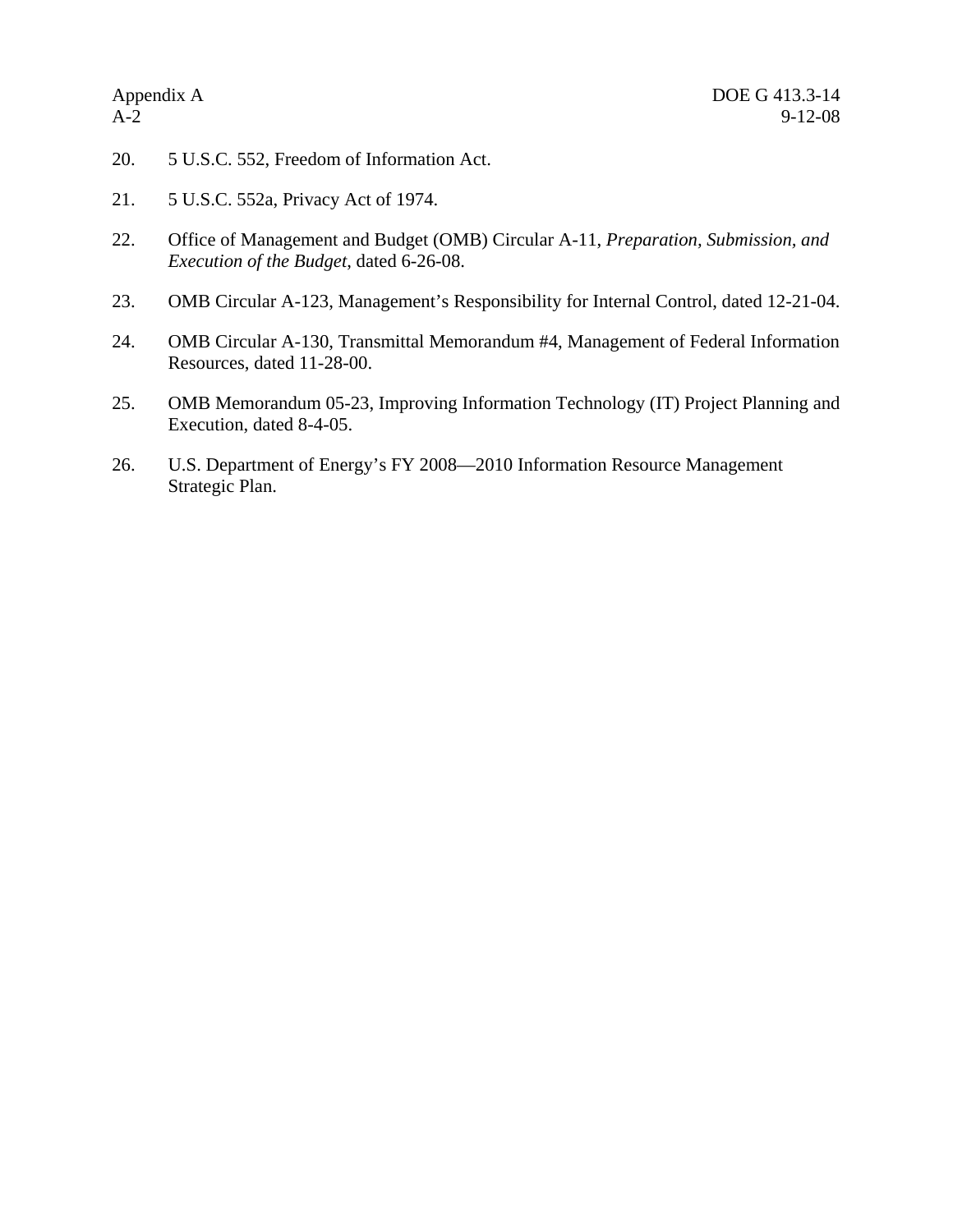# **APPENDIX B—ACRONYMS**

| <b>ANSI/EIA</b> | American National Standards Institute/Electronic Industries Alliance |
|-----------------|----------------------------------------------------------------------|
| <b>ATO</b>      | authority to operate                                                 |
| BY              | budget year                                                          |
| C&A             | certification and accreditation                                      |
| CD              | <b>Critical Decision</b>                                             |
| <b>CFR</b>      | Code of Federal Regulations                                          |
| <b>CFO</b>      | <b>Chief Financial Officer</b>                                       |
| <b>CPIC</b>     | capital planning and investment control                              |
| <b>CY</b>       | current year                                                         |
| D/M/E           | development/modernization/enhancement                                |
| <b>DOE</b>      | Department of Energy                                                 |
| EA              | <b>Enterprise Architecture</b>                                       |
| <b>EVMS</b>     | <b>Earned Value Management System</b>                                |
| <b>FOIA</b>     | Freedom of Information Act                                           |
| <b>IPT</b>      | integrated project team                                              |
| <b>IRM</b>      | <b>Information Resources Management</b>                              |
| IT              | information technology                                               |
| $\overline{O}$  | order                                                                |
| <b>OCIO</b>     | Office of the Chief Information Officer                              |
| <b>OECM</b>     | Office of Engineering and Construction Management                    |
| <b>OMB</b>      | Office of Management and Budget                                      |
| <b>PCSP</b>     | program cyber security plan                                          |
| <b>PIR</b>      | post implementation review                                           |
| POA&M           | plans of action and milestones                                       |
| PY              | prior year                                                           |
| <b>SDD</b>      | system description document                                          |
| <b>SDLC</b>     | systems development life cycle                                       |
| <b>SEM</b>      | <b>Systems Engineering Methodology</b>                               |
| SOW             | statement of work                                                    |
| <b>TPC</b>      | total project cost                                                   |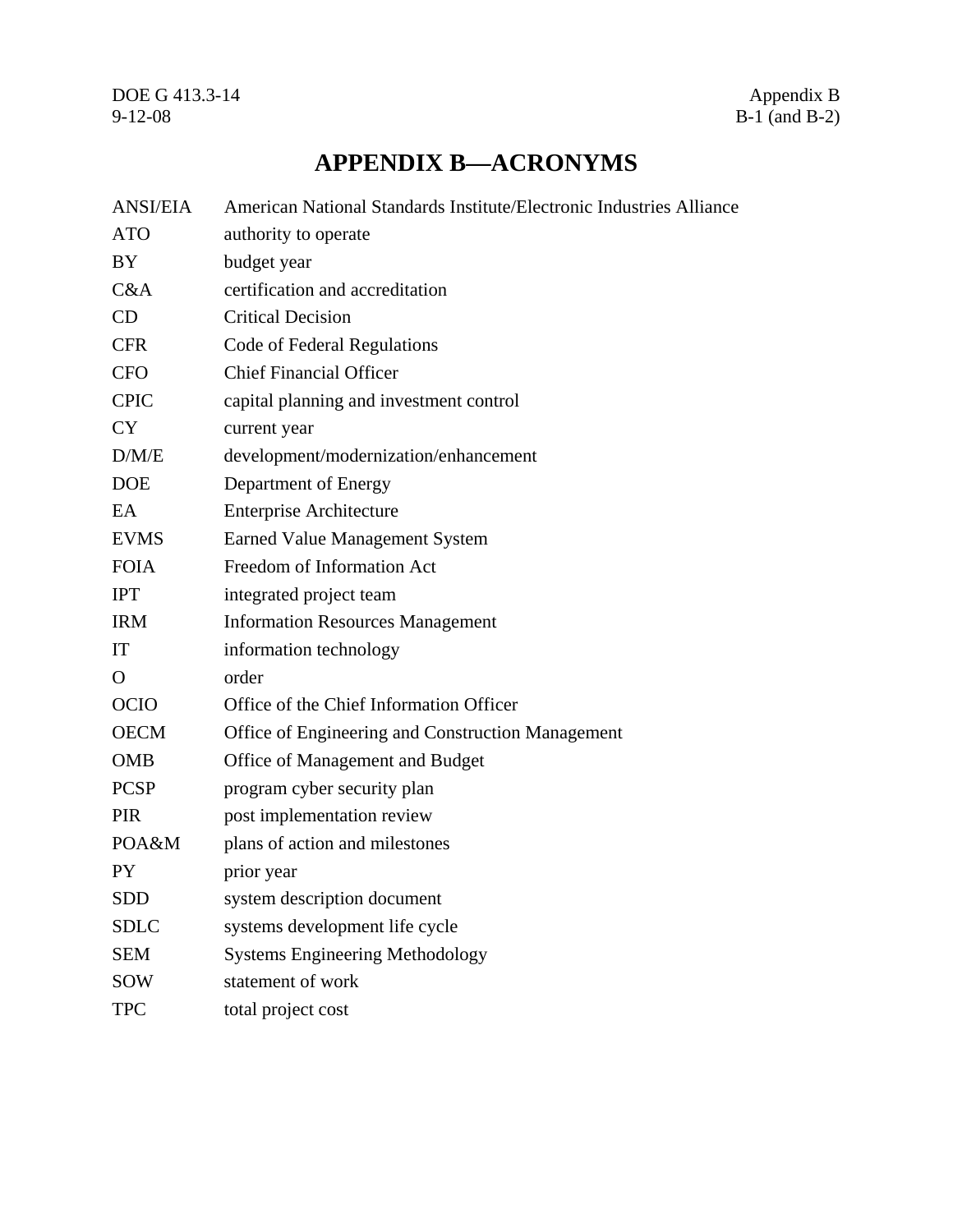# **APPENDIX C—DEFINITIONS**

- 1. Capital Planning and Investment Control (CPIC). A decision-making process for making sure IT investments integrate strategic planning, budgeting, procurement, and the management of IT in support of agency missions and business needs. The term comes from the Clinger-Cohen Act of 1996 and generally is used in relationship to IT management issues. (Source: Office of Management and Budget (OMB) Circular A-11, *Preparation, Submission, and Execution of the Budget*, dated 6-26-08.)
- 2. Configuration Management (CM). A discipline applying technical and administrative direction and surveillance to identify and document the functional and physical characteristics of a configuration item, control changes to those characteristics, record and report change processing and implementation status, and verify compliance with specified requirements. (Source: IEEE Standard Glossary of Software Engineering Terminology, Std. 610.12-1990.)
- 3. Departmental Element.
	- a. A first-tier organization at Headquarters and in the field. First-tier at Headquarters is the Secretary, Deputy Secretary, Under Secretary, and Secretarial Officers (Assistant Secretaries and staff office directors).
	- b. First-tier in the field is managers of the eight operations offices, managers of the three field offices, and the Administrators of the Power Marketing Administrations.
	- c. Headquarters and field elements are described as follows:
	- d. Headquarters elements are DOE organizations located in the Washington Metropolitan Area and
	- e. Field element is a general term for all DOE sites (excluding individual duty stations) located outside of the Washington, DC, Metropolitan Area. (Source: DOE Glossary in the Directives System.)
- 4. Enterprise Architecture (EA). A business-driven plan that describes the current state, future vision, and transitional states of an operation presented in terms of: strategy and performance; business; applications and services; technology; data; and security, all at the end of a two-to-five year planning horizon.
- 5. Information Resources. Personnel, equipment, funds, and information technology.
- 6. Information Resources Management. The oversight of the acquisition and use of information resources to accomplish Agency missions and to improve Agency performance.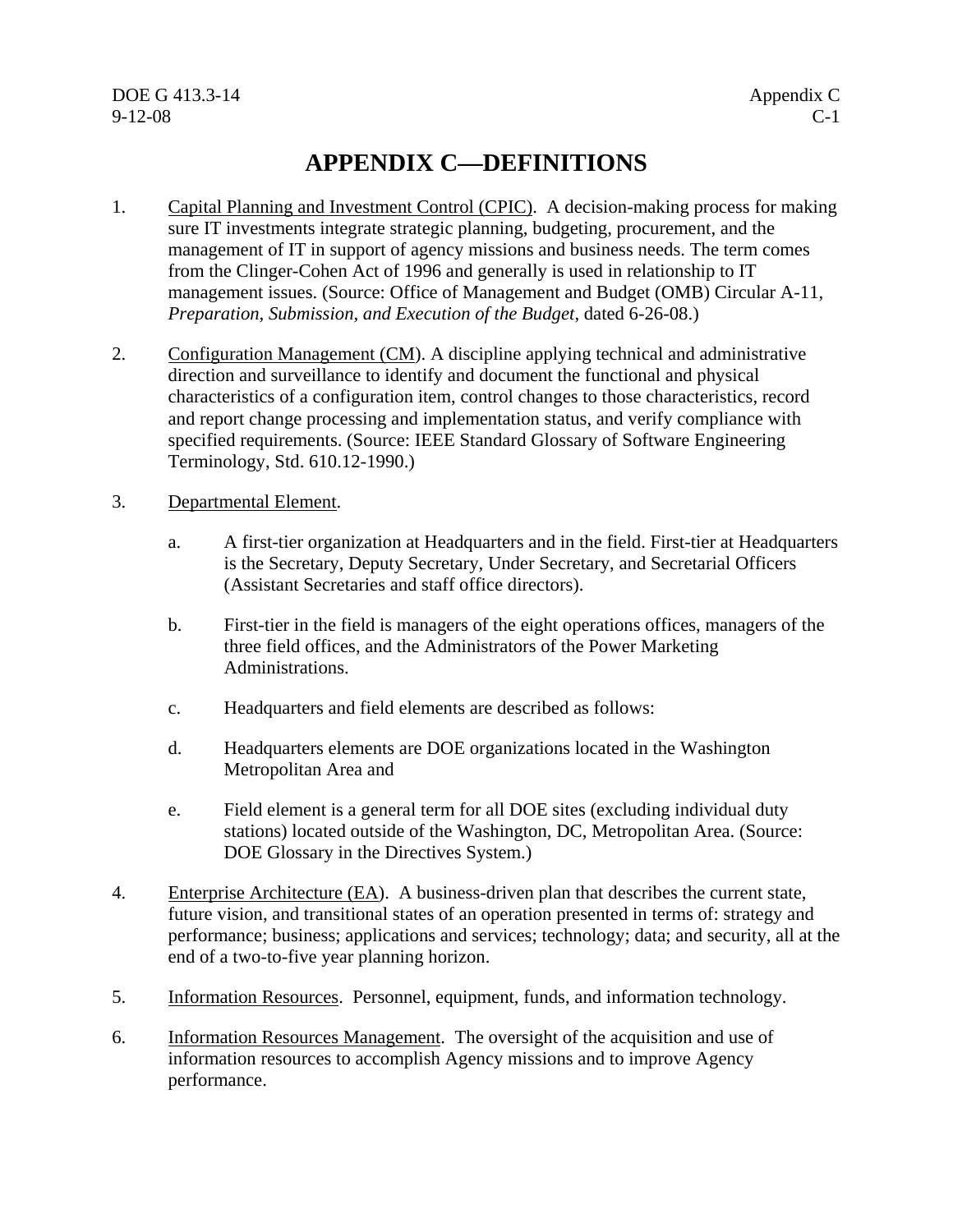- 7. Information System. A discrete set of information technology, data, and related resources, such as personnel, hardware, software, and associated information technology services organized for the collection, processing, maintenance, use, sharing, dissemination or disposition of information. (Source: Office of Management and Budget (OMB) Circular A-11, *Preparation, Submission, and Execution of the Budget*, dated 6- 26-08.)
- 8. Information Technology. Any equipment, interconnected system, or subsystem of equipment used in the automatic acquisition, storage, manipulation, management, movement, control, display, switching, interchange, transmission, or reception of data or information by an executive agency. NOTE: equipment can be used by an executive agency either directly or by a contractor that requires the use of such equipment in performing a service or furnishing a product. Information technology includes computers, ancillary equipment, software, firmware, and similar procedures, services, and resources.
- 9. Office of the Chief Information Officer (OCIO). Responsible for ensuring that IT is acquired and information resources are managed consistent with statutory, regulatory, and Departmental requirements and priorities.
- 10. Quality Assurance.
	- a. A planned and systematic pattern of all actions necessary to provide adequate confidence that the item or product conforms to established operational, functional, and technical requirements.
	- b. A set of activities designed to evaluate the process by which products are developed or manufactured. (Source: IEEE Standard Glossary of Software Engineering Terminology, Std. 610.12-1990.)
- 11. Risk Management. An approach to problem analysis that is used to identify, analyze, prioritize, and control risks. (Source: DOE Software Engineering Methodology, 5-21- 1997.)
- 12. Software. All computer programs or procedures or rules and associated documentation pertaining to the operation of a computer system customized for DOE use, proposed for use, under development, or being maintained and used, whether developed in-house, licensed from a commercial vendor for customized use, obtained from another organization, or otherwise acquired. Types include:
	- a. administrative/business-oriented programs,
	- b. scientific/engineering software,
	- c. manufacturing-oriented software, and
	- d. process control (e.g., programmable logic control instructions).